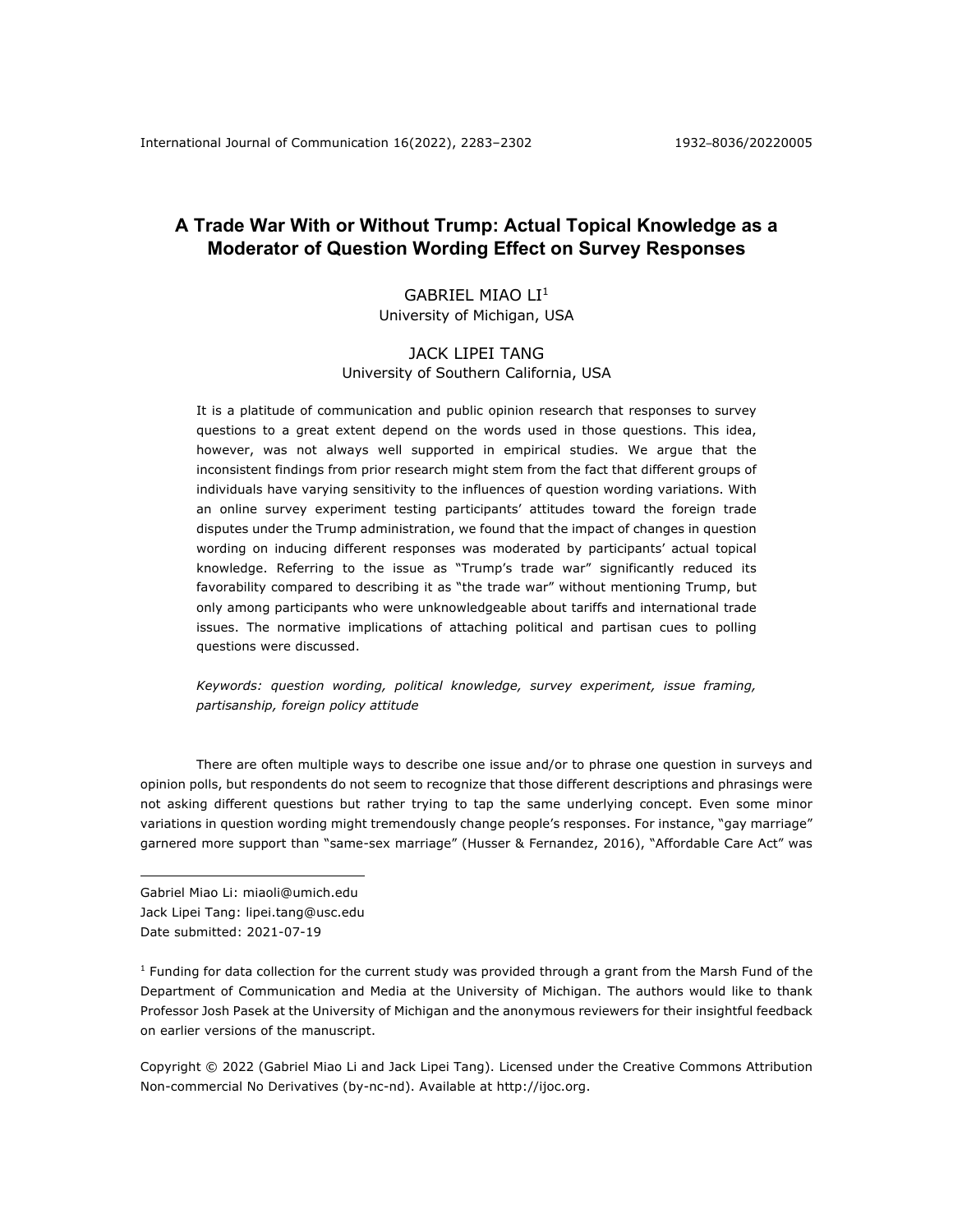more favorable than "Obamacare" (Newport, 2013), "climate change" was consistently perceived as being more real than "global warming" (Schuldt, Enns, & Cavaliere, 2011; Schuldt, Konrath, & Schwarz, 2017), and terms such as "death tax" were created by political strategists to replace "estate tax" in the hope of inducing public resentments (Abadi, 2017), even though these pairs of seemingly different phrasings are essentially synonymous.

This line of research could be indeed traced back to Converse's (1964) foundational works on nonattitudes where individuals demonstrated a very low stability in their answers to similar questions across time and an inability to form ideologically consistent policy preference. This poses a substantial methodological question for communication and public opinion researchers: Are the variances that we observed in different surveys and opinion polls genuine reflections of true attitudinal differences? Or are they nothing but noises rooted in people's nonattitudes and instigated by different measurement strategies?

This problem is further complicated by the presence of various heuristic cues in survey questions, especially political and partisan cues in the context of American politics. Intuitively, to solicit an honest and genuine response, we should avoid presenting any heuristic cues that could potentially prime respondents and sway their answers, particularly political and partisan cues that could greatly bias reported attitudes in surveys and polls (Goren, Federico, & Kittilson, 2009; Mondak, 1993; Page & Shapiro, 1992). However, some other scholars argued that when the complexity of modern politics has gone far beyond what ordinary citizens could manage to comprehend and a systematic information processing is therefore not likely achievable, providing respondents with heuristics such as political and partisan cues might be a constructive alternative to help them make meaningful choices with additional contexts and information (Arceneaux, 2008; Chaiken, 1980; Merolla, Stephenson, & Zechmeister, 2016).

Researching the effects of political cues in survey questions is of particular relevance and importance in the United States for current times. On the one hand, partisan cues were found to be an important predictor of public opinion polarization for inducing out-party identifiers to take an opposing position (Nicholson, 2012). On the other hand, after four years of Trump's administration, the public opinion environment in the United States is arguably more polarized than ever. Some scholars even claimed that the current United States is the most divided since the Civil War (Manchester, 2018). It is therefore a thought-provoking question that to what extent the attitudes that Americans expressed in surveys and opinion polls are subject to the influence of political and partisan cues. Would a Democrat oppose a bill that they would have supported just because the bill was attached to a Republican label? Or would a Republican withdraw the support that they would have offered for a policy just because the policy was branded as a Democratic one? And if that is the unfortunate reality, what can we do to mitigate such impact?

The current study aims to tackle some of these questions. More specifically, we ask, would changing question wording with political cues alter individuals' survey responses? And if variations in responses to survey questions could be attributed to changes in question wording, would the wording effect be contingent on, and potentially mitigated by, any individual characteristics? We propose that the actual knowledge that individuals possess about a given topic should be considered as a potentially important moderator because the most topically knowledgeable individuals should also be the most capable ones to recognize the identicalness of different wordings used to describe the same issue, and therefore offer more consistent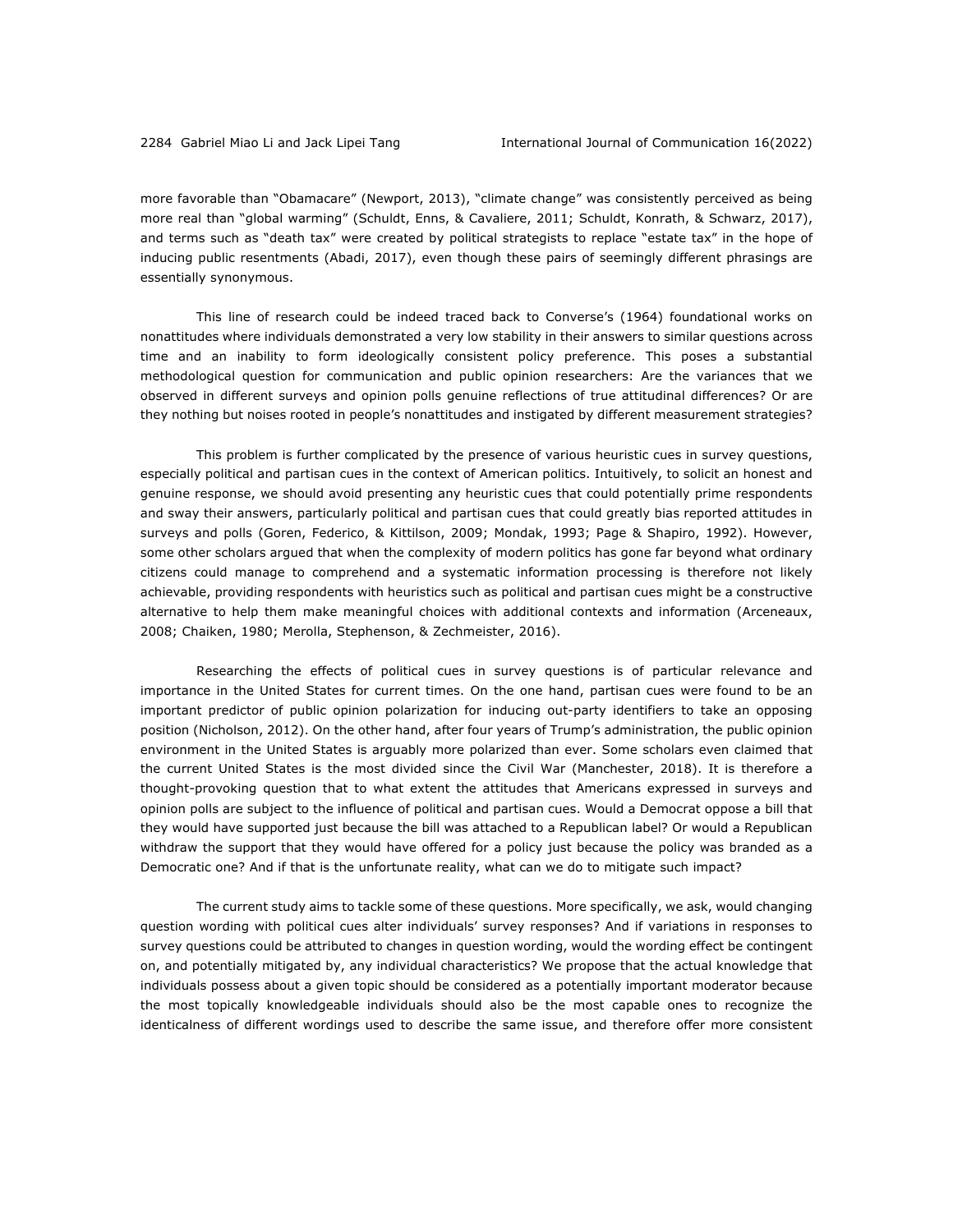answers than their less-knowledgeable counterparts. With an online survey experiment conducted in 2019 testing participants' attitudes toward the foreign trade disputes under the Trump administration, we found that the impact of changes in question wording on inducing different responses was moderated by participants' actual topical knowledge. Referring to the issue as "Trump's trade war" significantly reduced its favorability compared to describing it as "the trade war" without mentioning Trump, but only among participants who were unknowledgeable about tariffs and international trade issues. The normative implications of attaching political and partisan cues to polling questions were discussed.

#### **The Impact of Question Wording on Survey Responses**

As renowned social psychologist Norbert Schwarz (1999) put it, "The questions shape the answers" (p. 93). We have long known that the huge difference in survey responses might arise from a seemingly minor change in question wording. For instance, when asked about their attitude toward public speeches against democracy, 54% of the respondents said that the United States should "forbid" such speeches, while 75% of them said the United States should "not allow" such speeches, with a shift of 21 percentage points, although these two expressions are essentially equivalent, given the binary options provided (Rugg, 1941).

Early scholars believed that the impact of question wording on survey responses might stem from different connotations of the words used. There is an asymmetry between "forbid" and "not allow" because the former seems to be much harsher than the latter (Hippler & Schwarz, 1986). Similarly, supporting "assistance to the poor" while disliking "welfare" might be because the latter triggers more concerns about abuse and fraud than the former (Smith, 1987, p. 77). Therefore, abstract concepts might be more susceptible to such effect because they have a greater potential to generate various connotative meanings.

Recent studies indicated that changes in question wording could alter individuals' perceptions and attitudes, not only about vague and abstract concepts like freedom or big government but also about concrete and specific issues. For example, Schuldt and colleagues (2011, 2017) found that whether people recognize that the phenomenon of an increasing global temperature is real was largely dependent on the wording. More people believed that the global temperature is rising when it was referred to as "climate change" rather than "global warming."

An issue that is more similar to the current study because of its highly visible political cue, is the "Patient Protection and Affordable Care Act," or, as it is colloquially known and referred to, "Obamacare." Leveraging on Gallup's national opinion poll with its daily tracking sample by asking people to report their attitudes toward "Affordable Care Act," "Obamacare," a combination of both, or the "2010 healthcare law that restructured the American healthcare system" without mentioning either "Affordable Care Act" or "Obamacare," Newport (2013) found that using the phrase "Affordable Care Act" without referring to Obama yielded the highest level of public support, while only mentioning "Obamacare" yielded the lowest.

Issue framing studies suggested that different presentations of an issue might lead individuals to understand and subsequently respond to the issue differently (Nelson, Oxley, & Clawson, 1997; Stalans, 2012). Political stimuli are "inherently ambiguous" (Iyengar, 1990, p. 20). One certain frame might induce a unique process through which individuals "reorient their thinking about an issue" as they make judgements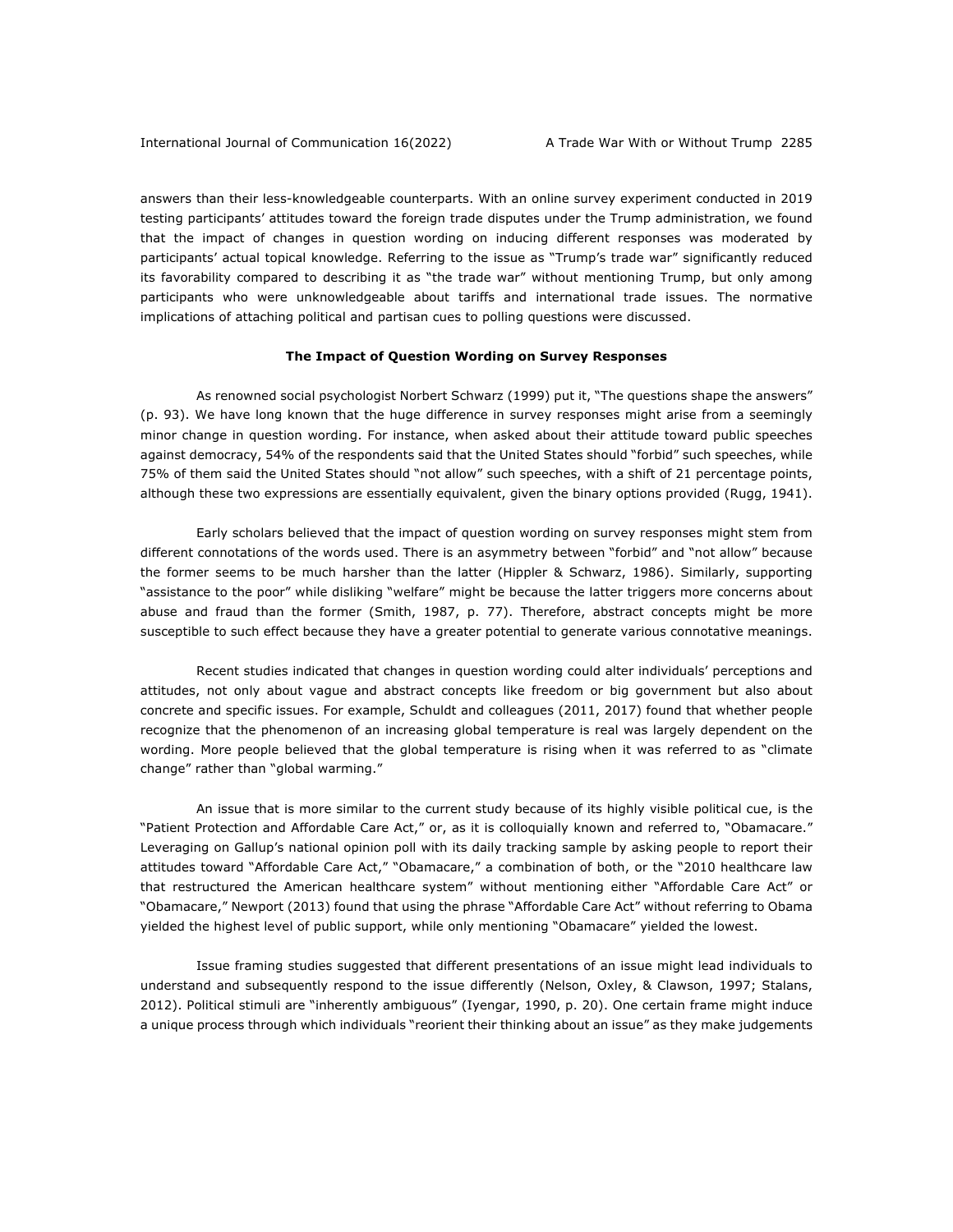based on the availability, accessibility, and applicability of certain beliefs stored in their memories (Chong & Druckman, 2007, p. 104). Different terms can thus activate distinctive associations with the issue, make some beliefs more salient than others, and subsequently influence individuals' evaluations of and attitudes toward the issue (Iyengar, 1990).

Notwithstanding the abundance of prior studies, there remain important issues to be addressed. First, past studies generated inconsistent findings. For instance, although Newport (2013) reported a higher level of approval for "Affordable Care Act" over "Obamacare," Holl, Niederdeppe, and Schuldt (2018) did not find a significant impact of labelling change on the public support for the new healthcare law. After analyzing 376 national opinion polls fielded in the United States in a time span of six years, Holl and colleagues (2018) concluded that describing the law either specifically, such as "Obamacare" or "Affordable Care Act," or more generically, such as healthcare law, healthcare reform, or the healthcare bill passed by Congress, did not change people's attitudes toward the said law. In a similar vein, although Schuldt and colleagues (2011, 2017) found that respondents perceived "climate change" to be more real than "global warming," Villar and Krosnick (2011) reported that referring to the phenomenon as either "global warming" or "climate change" or "global climate change" did not influence individuals' assessments of the seriousness of the said problem. Moreover, Villar and Krosnick (2011) found that the public support for the legislation mitigating global warming did not change regardless of whether the increased costs of such legislation were described as "higher taxes" or "higher prices," contrary to the traditional wisdom that "taxes" have a deep-rooted negative connotation and are generally more unwelcome by the American public (Holler, Hoelzl, Kirchler, Leder, & Mannetti, 2008; Kirchler, 1998). Similar inconsistency also emerged from the discussion of marriage equality. Husser and Fernandez's (2016) summary of nine experiments in three years reported that "gay marriage" received consistently higher support than "same-sex marriage." However, Flores's (2015) meta-analysis of 138 public opinion polls did not find systematic differences in public support no matter whether the marriage was referred to as "gay marriage" or "same-sex marriage" or "homosexual marriage." In view of these inconsistent findings, we ask the following question:

*RQ1: For questions surveying public attitudes toward the same issue, will a question with partisan cues induce different responses compared to a question without partisan cues?*

#### **Actual Topical Knowledge as a Moderator**

We believe that the differences in which groups of respondents are more sensitive to question wording variations may explain why aggregate differences from empirical studies have not always replicated, and education has been identified as a potential individual-level attribute that might moderate the effect of question wording variations. Hippler and Schwarz (1986) proposed that people with low levels of education would be influenced more easily by the persuasive aspects of wording variations than those with higher levels of education. Presumably, better-educated individuals should be more able to recognize the identicalness of the issues no matter what descriptions were used in survey questions, and therefore provide more similar answers regardless of question wording variations. However, this prediction was not well supported in empirical studies. Although Schuman and Presser (1977) found that the attitudinal difference between supports for "forbid" and "not allow" is greater among respondents who did not finish high school than those with a college degree, Rasinski's (1988) comprehensive General Social Survey methodological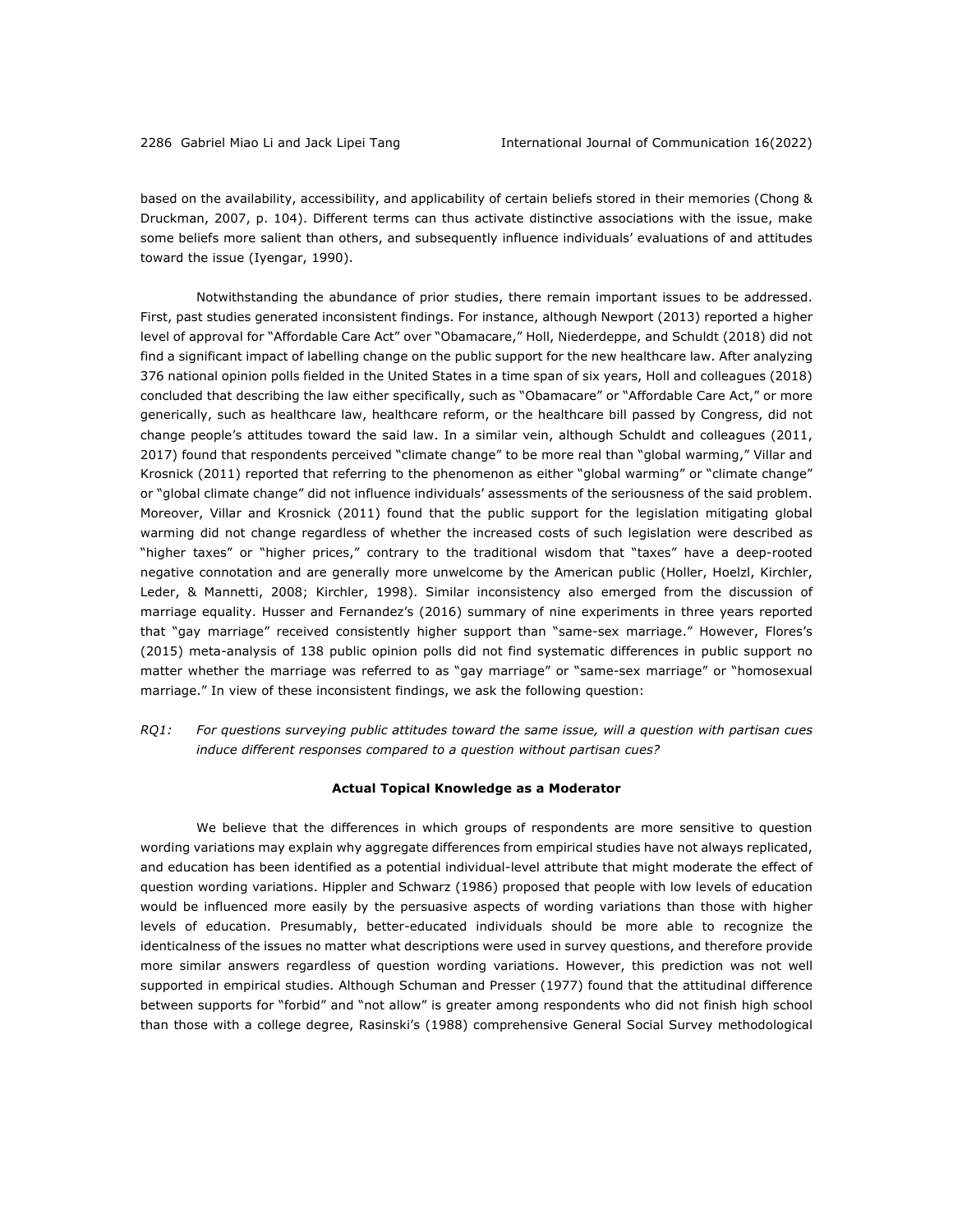report indicated that there was no consistent pattern observed in the responses that less-educated people were more vulnerable to the changes in survey question wording. In some cases, the most educated respondents offered more inconsistent answers to the same questions using different wordings than their less-educated counterparts.

Such discrepancies might at least be partially attributable to the lack of distinction between educational attainment and knowledge. Despite that the American public remained ignorant in many regards (Delli Carpini & Keeter, 1996; Galston, 2001), it is undeniable that knowledge, or the lack thereof, has important consequences for civic life, such as influencing people's voting choices, policy preferences, and their reasoning and information processing (Bartels, 1996; Gilens, 2001; Popkin & Dimock, 1999). We expect that it is the topically relevant knowledge, rather than general education attainment, that helps people recognize the identicalness of issues concealed by question wording variations and therefore respond to the issue more similarly no matter how the issue was described.

Very few studies have investigated how topical knowledge might moderate the question wording effect, among which Bullock and Vedlitz's (2017) research on public support for a hydraulic fracturing project in a local community was a rare exception but provided some unexpected findings. In their survey experiment, Bullock and Vedlitz (2017) referred to the same engineering technique as either "hydraulic fracturing" or "fracking" and expected that the latter would receive a much lower public support because of its strong negative connotation. However, in their research, the most knowledgeable participants turned out to be the group who was most susceptible to the influence of labeling variations—changing the name from "hydraulic fracturing" to "fracking" significantly reduced the most knowledgeable participants' support for the project, while the least knowledgeable participants remained largely unaffected.

This finding is contradictory to our expectation because supposedly the most knowledgeable individuals on this topic should also be those who were most capable to tell that "fracking" is just another name of "hydraulic fracturing," and therefore respond to the issue with more similar attitudes, while the least knowledgeable individuals who presumably did not possess such capacity, should be more vulnerable to the manipulation.

We suspect that Bullock and Vedlitz's (2017) relatively counterintuitive finding might stem from the fact that they used perceived knowledge rather than actual knowledge as knowledge measurement. Both perceived knowledge and actual knowledge are justifiable approaches of knowledge measurement and have long traditions in social scientific studies with respective advantages and disadvantages (Visser, Holbrook, & Krosnick, 2008). However, in this specific context, it should be *what individuals actually know* about a certain topic that helps them recognize the identicalness of different labels referring to the same issue, rather than *what they think they know* about the topic. In fact, individuals who believe that they are highly knowledgeable might be among the most uninformed ones in terms of actual knowledge, just as what the Dunning-Kruger effect suggested, because they do not have adequate knowledge and competence to recognize their ignorance and incompetence (Dunning, 2011; Kruger & Dunning, 1999). No prior studies, to our knowledge, have examined how the survey question wording effect might be contingent on the level of individuals' actual knowledge relevant to the issue under investigation. Considering the findings on the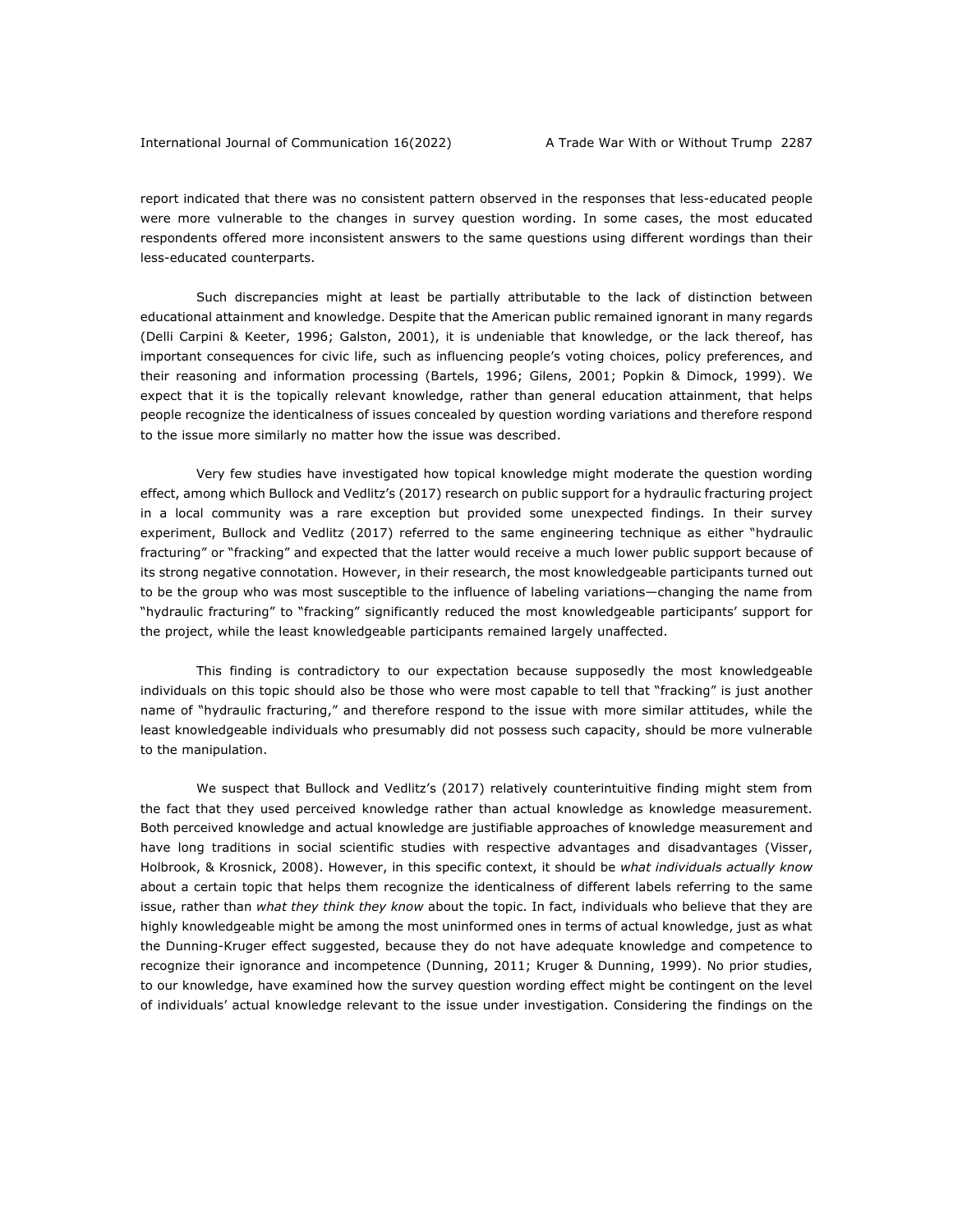effect of perceived knowledge from Bullock and Vedlitz (2017) and the discussions above, we propose the following research question:

*RQ2: Would the impact of question wording variations on survey responses be different for individuals with different levels of actual topical knowledge and perceived topical knowledge?*

### **The Potential Influence of Partisanship**

Another individual-level attribute that scholars believe might moderate the impact of question wording variation on survey responses, especially in the context of the United States, is partisan identity. For instance, although Villar and Krosnick (2011) reported that their participants perceived "climate change" and "global warming" to be equally serious when considering all participants as an entirety, the story was indeed quite different when considering different partisan groups separately: Democrats perceived "global warming" to be more serious than "climate change," whereas the reverse was true for Republicans. Husser and Fernandez's (2016) study about the public support for marriage equality showed that neither Democrats nor Republicans seemed to be affected by whether the issue was phrased as "gay marriage" or "same-sex marriage." Nevertheless, the question wording variations significantly changed Independents' attitude toward legalizing marriage between same-sex couples.

However, in prior studies examining the role of partisanship in how question wording variations influence individuals' reported attitudes, the issue under investigation itself is usually highly partisan. There are clearly divisive partisan stands for issues like climate change and marriage equality. Most Republicans and Democrats might just choose sides along their party lines, and a specific way of phrasing the issue, either corresponding or contradictory to their own preferences and ideologies, might induce changes in their responses. Whether such patterns could still hold when the issues are less partisan remains unclear. It is possible that the survey question wording effect is less sensitive to the impact of partisanship if the issue itself is less divisive party-wise. It is also plausible that individuals' attitudes might still be easily swayed by question wording changes with partisan cues in this highly polarized public opinion environment even if the issue itself is not highly controversial. In the present study, we would like to explore whether the impact of question wording variations being moderated by individuals' partisanship is exclusive to highly partisan issues, or it could be extended to issues with less partisan divide as well.

The issue of foreign trade disputes and negotiations offers a unique opportunity to test these competing possibilities as it is arguably one of the very few issues on which there seemed to be a general bipartisan consensus in Trump's era. Starting from 2018, a series of moves of escalating tariffs against China and investigating Chinese companies by Trump was widely welcomed by Democratic lawmakers (Lauter & Kaiman, 2018). The United States-Mexico-Canada Agreement (USMCA)—the new trade deal initiated by the Trump administration to replace the North American Free Trade Agreement (NAFTA)—gained an overwhelmingly bipartisan support in both the House of Representatives and the Senate, including two of the most vocal Trump critics and the then candidates running for Democratic presidential nomination— Elizabeth Warren and Amy Klobuchar (Neuman & Romo, 2020). As one would expect, Democratic presidential candidates including Bernie Sanders and Elizabeth Warren severely criticized Trump's foreign trade policy, but they indeed largely aligned themselves with Trump on various trade agendas, such as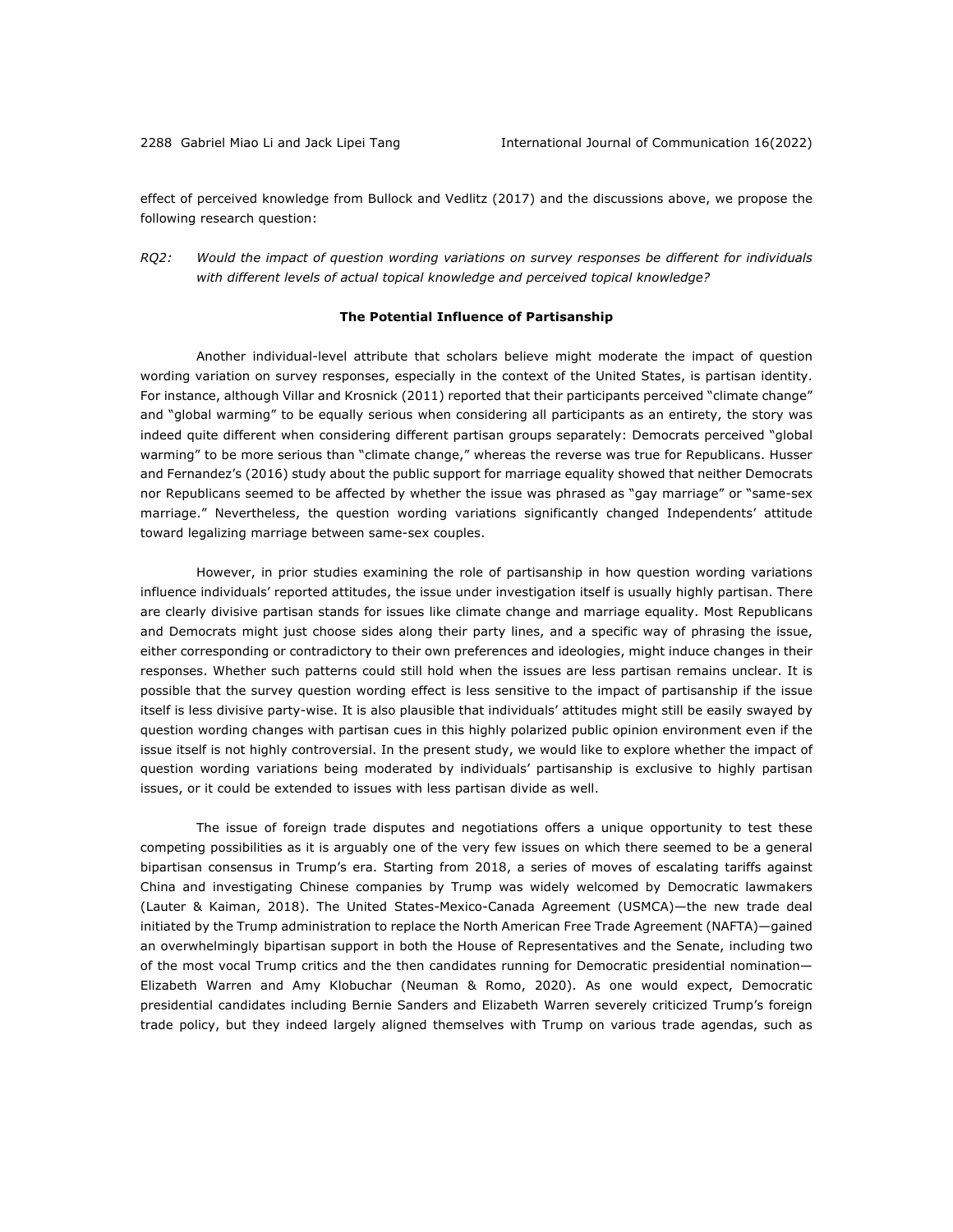International Journal of Communication 16(2022) A Trade War With or Without Trump 2289

embracing a more protectionist approach and a tougher stance against China (Pramuk, 2019; Thompson & Behsudi, 2019).

This contradiction indeed poses a series of intriguing questions: How would the general public, in a highly polarized public opinion environment, respond to an issue with a relatively lower level of partisan disagreement, at least among political elites, when the issue is framed in a more partisan way like "Obamacare," and when the issue is framed in a more neutral light like "the healthcare law passed by Congress?" If the changes in question wording do alter individuals' responses to the question, would such effect be contingent on their partisanship as Husser and Fernandez (2016) and Villar and Krosnick (2011) found in their studies of marriage equality and climate change? Therefore, we ask the following research question:

*RQ3: Would the impact of question wording variations on survey responses be different for individuals with different partisan identities?*

#### **Methods**

#### *Data*

The data discussed in this research are part of a larger two-wave survey experiment using an online, nonprobability panel of Americans provided by Dynata. The first wave of the data collection was conducted between November 8 and November 15, 2019, and the second wave was carried out between November 26 and December 3, 2019. At Wave 1, participants were asked about a series of questions assessing the factors that might potentially impact their attitudes toward the Trump administration's trade policy, including their preexisting beliefs about free trade and their knowledge of foreign trade and tariffs. At Wave 2, participants were randomly assigned to four groups, each of which was presented with a different news excerpt covering the foreign trade disputes between the United States and its trading partners. After reading the news, participants were asked about their attitudes toward the trade disputes. Of the 1,100 participants who answered the questions at Wave 1, 728 were successfully contacted and completed the survey at Wave 2. Participants were debriefed at the end of Wave 2. The information of demographic composition of participants is available in Supplementary Appendix I (available at https://osf.io/wp75r).

#### *Design*

Participants were asked to read a news excerpt about the U.S. government's plan of imposing new tariffs on imported goods as well as the likely consequences (both positive and negative) of raising tariffs. The experiment employs a 2 (partisan cue)  $\times$  2 (the other party in the trade disputes) randomized betweensubject deign. For the first factor, in the *Trump* condition, the action was referred to as "Trump's trade war," and the subject enacting the policy was described as "the Trump administration"; in the *No Trump* condition, the action was simply referred to as "the trade war" that was initiated by "the United States." For the second factor, the manipulation is whether the news excerpt depicted the trade war as being directed against China or against the European Union. The articles were otherwise identical. This design allows us to test the impact of question wording variations on survey responses while controlling for the possible confounding effect of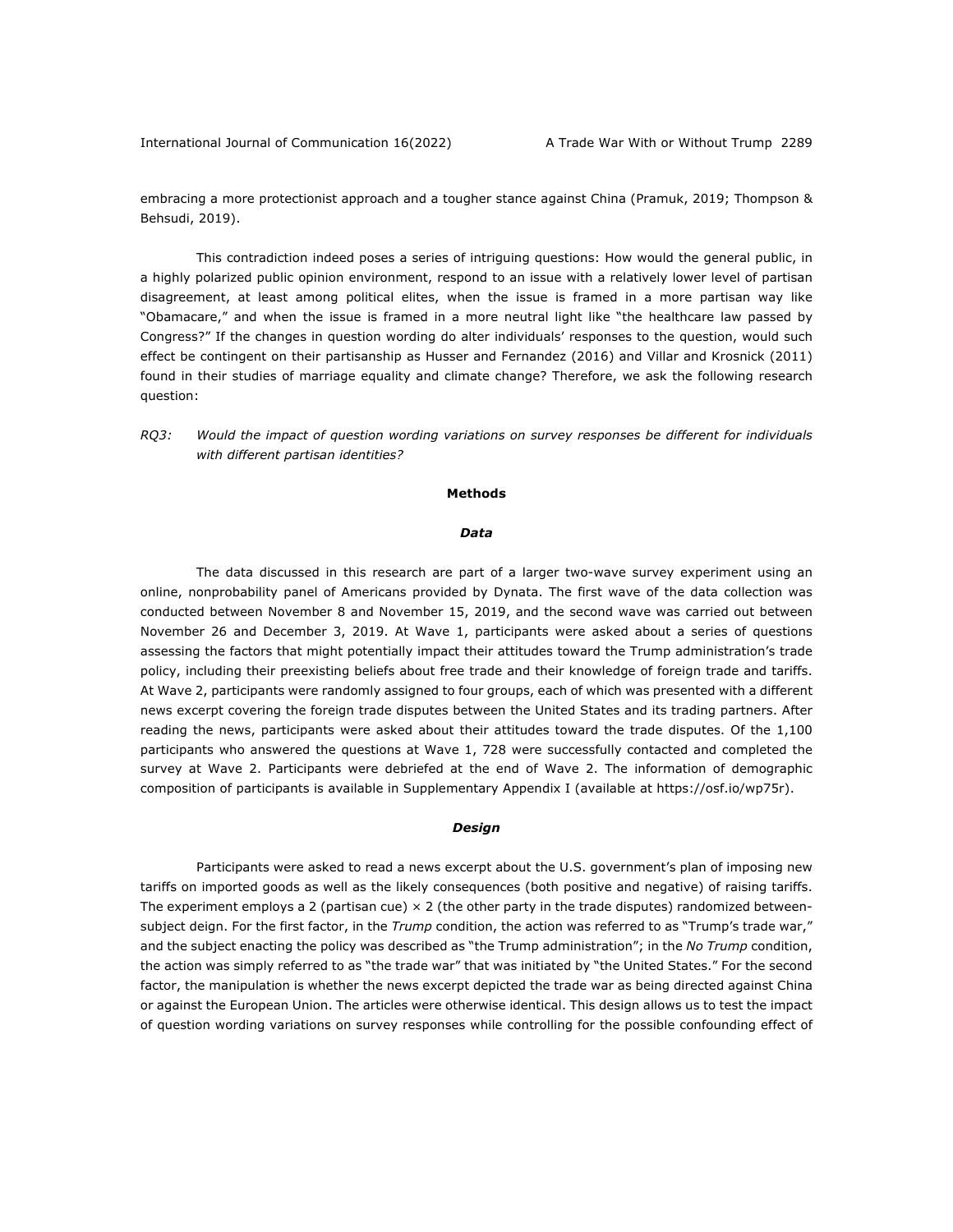participants' preexisting attitudes toward the trade disputes with a specific foreign entity. The full version of the experimental stimuli is available in Supplementary Appendix II (available at https://osf.io/wp75r).

#### *Key Measurements*

#### *Actual Foreign Trade Knowledge*

Participants were asked five questions about the basic mechanisms of international trade and tariffs. For each question, they were provided with two choices, as shown in the parentheses, and the underlined texts indicate the correct answer.

- 1. Generally speaking, what is likely to happen if tariffs on imported goods were raised? (The price of those imported goods is likely to increase/decrease.)
- 2. Generally speaking, what is the likely goal of raising tariffs on imported goods? (To encourages/suppress imports.)
- 3. Generally speaking, what do the policy makers want to achieve through raising tariffs on imported goods? (To get people to buy more foreign/domestic goods.)
- 4. What is a trade deficit? (When a country imports a greater value than it exports/exports a greater value than it imports.)
- 5. If the United States increases tariffs imposed on goods imported from a country, what is the likely reaction to be taken by that country? (To decrease/increase tariffs on goods imported from the United States.)

For each correct answer, the participants got one point. The sum score was then recoded into a scale ranging from 0 to 1 to measure participants' actual knowledge about foreign trade (*M* = 0.72,  $SD = 0.28$ ).

### *Perceived Foreign Trade Knowledge*

Following Bullock and Vedlitz's (2017) approach, we asked participants how much they heard about trade disputes and negotiations between the United States and foreign countries with a five-point scale ranging from "nothing at all" (coded: 0) to "a great deal"  $(1; M = 0.55, SD = 0.34)$ .

#### *Partisanship*

Participants were asked two questions to assess their party identification. First, they were asked, "Generally speaking, do you usually think of yourself as a Republican, a Democrat, an Independent, or what?" Note that in the questionnaire, the sequence of "Republican" and "Democrat" changed randomly for different participants. Response options were "Democrat, Republican, Independent," and "Other (specify)." If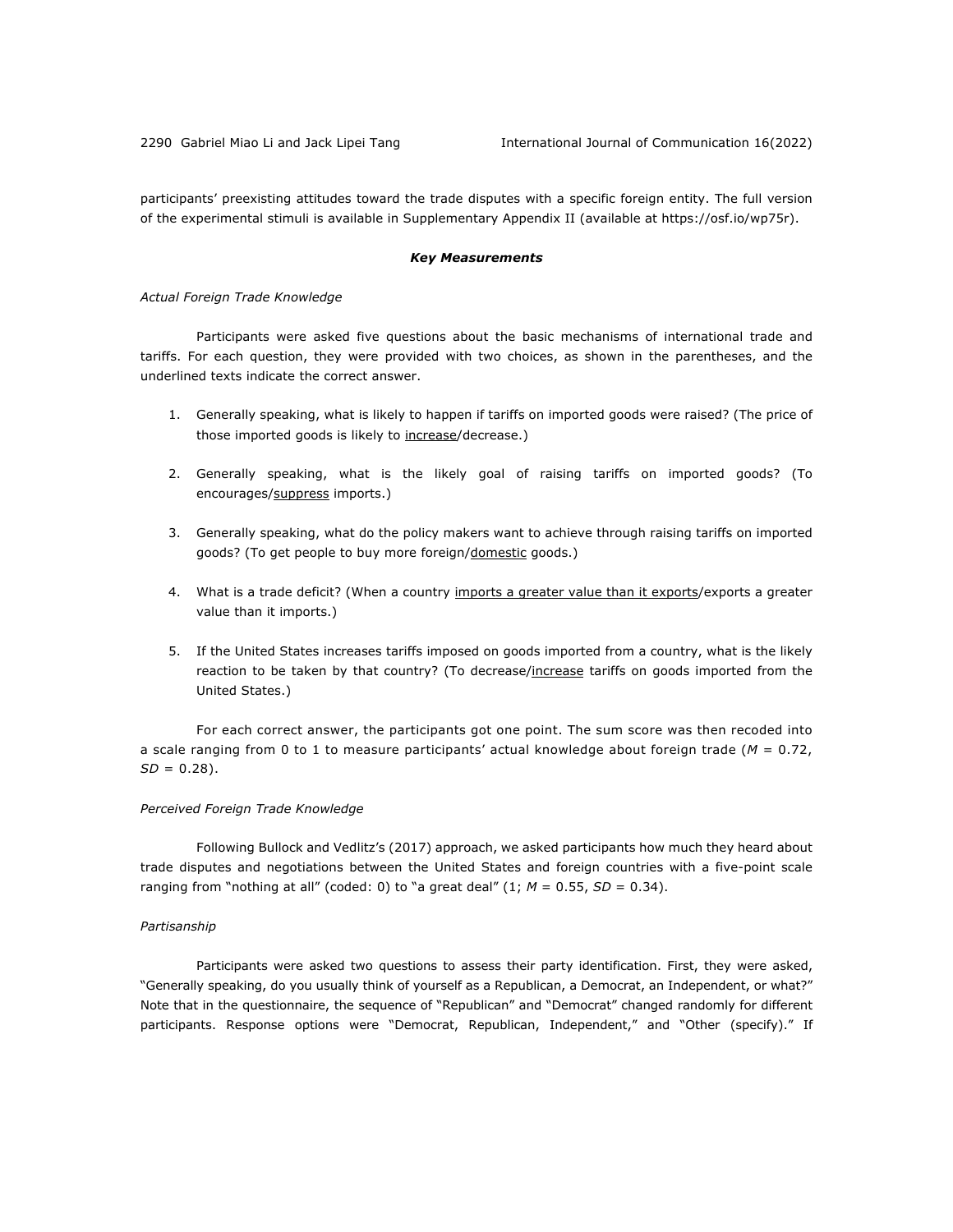participants chose "Democrat" or "Republican," they were then asked, "Would you call yourself a strong Democrat (Republican) or not a very strong Democrat (Republican)?" If participants chose "Independent" or "Other," they were then asked, "Do you think of yourself as closer to the Republican Party or to the Democratic Party?" Response options were "Closer to Republican Party" and "Closer to Democratic Party" and "Neither." Response options were then recoded into a seven-point scale ranging from strong Democrat (coded: 0) to strong Republican (1), with no-lean Independent at 0.5 ( $M = 0.49$ ,  $SD = 0.37$ ).

|    |                                                                    | 1            | 2                                       | 3            | 4            | 5                                                               | 6                             | 7            | 8             | 9               | 10               | 11 |
|----|--------------------------------------------------------------------|--------------|-----------------------------------------|--------------|--------------|-----------------------------------------------------------------|-------------------------------|--------------|---------------|-----------------|------------------|----|
| 1. | Age                                                                | —            |                                         |              |              |                                                                 |                               |              |               |                 |                  |    |
| 2. | Sex (female = $0$ ; male = $1$ )                                   | .17<br>$***$ |                                         |              |              |                                                                 |                               |              |               |                 |                  |    |
| 3. | Education                                                          | .18<br>$***$ | .10<br>$\ast$                           |              |              |                                                                 |                               |              |               |                 |                  |    |
| 4. | Household income                                                   | .21<br>$***$ | .17<br>$***$                            | .44<br>$***$ |              |                                                                 |                               |              |               |                 |                  |    |
| 5. | Preexisting belief about foreign<br>trade                          | .25<br>$***$ | .10<br>$\ast$                           | .17<br>$***$ | .16<br>$***$ |                                                                 |                               |              |               |                 |                  |    |
| 6. | Attitude toward China                                              | $***$        | $-.31 - .21 - .16 - .13 - .10$<br>$***$ | $***$        | $***$        | $***$                                                           |                               |              |               |                 |                  |    |
| 7. | Attitude toward European Union                                     | .37<br>$***$ | .07                                     | .22<br>$***$ | .23<br>$***$ | .40<br>$***$                                                    | .08<br>$\ast$                 |              |               |                 |                  |    |
| 8. | Partisanship (Strong Democrat<br>$= 0$ ; Strong Republican $= 1$ ) | .06          | .11<br>$***$                            | .04          |              | $.04 - .04 - .16 - .10$                                         | $***$                         | $\ast$       |               |                 |                  |    |
| 9. | Perceived foreign trade<br>knowledge                               | $\ast$       |                                         | $***$        | $***$        | $-.10$ $-.07$ $-.16$ $-.17$ $-.20$ $.04$ $-.16$ $-.05$<br>$***$ |                               | $***$        |               |                 |                  |    |
|    | 10. Actual foreign trade knowledge                                 | .46<br>$***$ | .09<br>$\ast$                           | .21<br>$***$ | .21<br>$***$ | .29<br>$***$                                                    | $-.26$<br>$***$               | .46<br>$***$ | .09<br>$\ast$ | $-.10$<br>$***$ |                  |    |
|    | 11. Attitude toward the foreign<br>trade disputes                  | .03          | .12<br>$***$                            | $-.03$       | .00.         | ***                                                             | $-.12$ $-.11$ $-.17$<br>$***$ | $***$        | .50<br>$***$  | $-.12$<br>$***$ | $-.08$<br>$\ast$ |    |

*Note. \*p* < .05; *\*\*p* < .01; *\*\*\*p* < .001.

### *Attitude Toward the Foreign Trade Disputes*

Participants were asked whether they think the trade war (or Trump's trade war) with China (or the European Union) is a good thing or a bad thing for the United States on a five-point scale ranging from "a very bad thing" to "a very good thing." They were then asked whether they support or oppose the trade war (or Trump's trade war) with China (or the European Union) on a five-point scale ranging from "strongly oppose" to "strongly support." The two items are highly correlated  $(r = .83, p < .001)$  and therefore combined and recoded into a scale ranging from 0 to 1, with a higher score indicating a more favorable attitude toward the trade war ( $M = 0.48$ ,  $SD = 0.31$ ).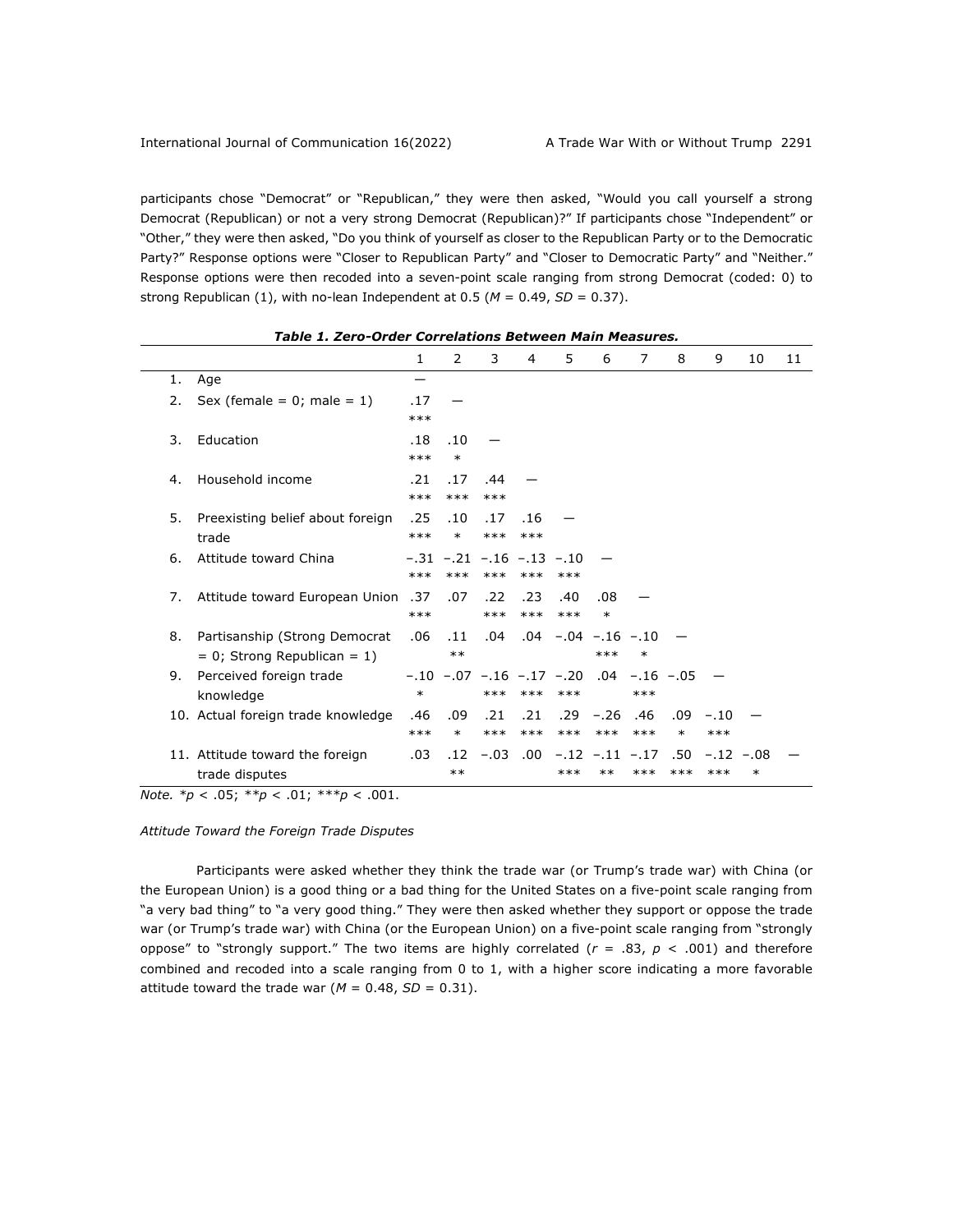# *Control Variables*

Demographics including age, sex, education, and household income were operationalized as control variables. Participants' preexisting belief about foreign trade, attitude toward China, and attitude toward the European Union, all of which were measured at Wave 1, were also entered into the model to control for the potential confounding effects. Full wordings and descriptive statistics for these measures are available in Supplementary Appendix III (available at https://osf.io/wp75r). Zero-order correlations between main measures are reported in Table 1.

# **Results**

RQ1 asks whether changing survey question wording with partisan cues could induce different responses. We performed a series of *t*-tests to examine the effects of our experimental manipulations. As shown in Table 2, depicting the foreign trade disputes as either "Trump's trade war" or "the trade war" did not yield significant differences in participants' reported attitudes toward the trade disputes. Similarly, directing the trade war against either China or the European Union did not seem to influence participants' reported attitude either.

However, we did observe significant attitudinal differences induced by wording variations among participants who scored below average in the foreign trade knowledge test (*t* = 3.05, *p* < .01). In other words, the *Trump* cue in the question significantly changed the attitude of the participants who were relatively uninformed about foreign trade and therefore presumably more vulnerable to the wording manipulation, as RQ2 suggested.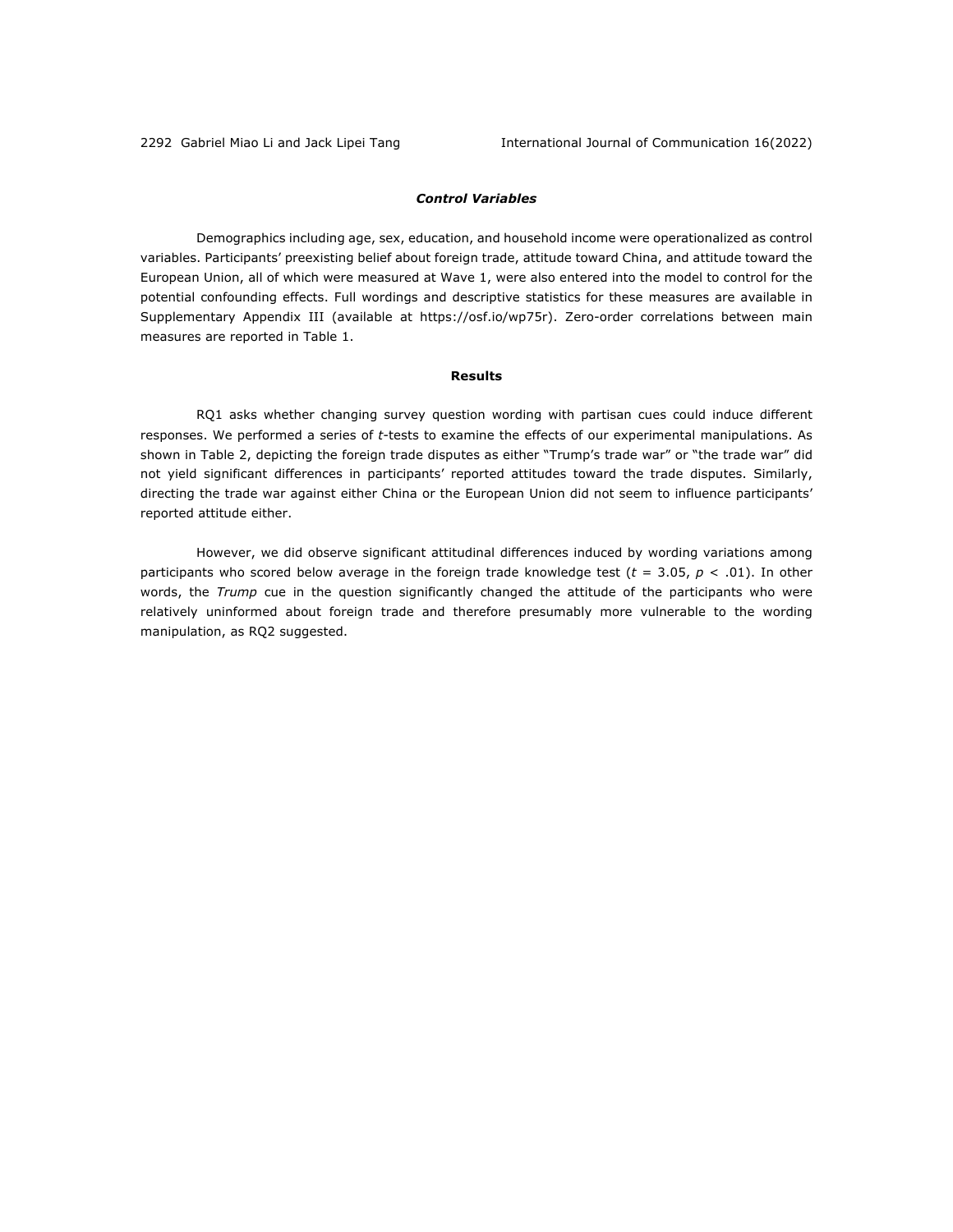|                         |            | Wording condition |           |            | Country condition |           |
|-------------------------|------------|-------------------|-----------|------------|-------------------|-----------|
| Group                   |            | M(SD)             |           |            | M(SD)             |           |
|                         |            |                   |           |            | European          |           |
|                         | No Trump   | Trump             | $t$ -Test | China      | Union             | $t$ -Test |
| Overall                 | 0.49(0.29) | 0.47(0.32)        | 1.17      | 0.47(0.32) | 0.49(0.29)        | $-0.65$   |
| Actual foreign trade    | 0.45(0.30) | 0.47(0.34)        | $-0.67$   | 0.45(0.34) | 0.48(0.31)        | $-0.72$   |
| knowledge-High          |            |                   |           |            |                   |           |
| Actual foreign trade    | 0.56(0.27) | 0.46(0.27)        | $3.05**$  | 0.51(0.28) | 0.51(0.26)        | 0.04      |
| knowledge-Low           |            |                   |           |            |                   |           |
| Perceived foreign trade | 0.46(0.27) | 0.44(0.31)        | 0.83      | 0.44(0.31) | 0.46(0.27)        | $-0.34$   |
| knowledge-High          |            |                   |           |            |                   |           |
| Perceived foreign trade | 0.52(0.31) | 0.49(0.32)        | 0.78      | 0.50(0.32) | 0.51(0.31)        | $-0.48$   |
| knowledge-Low           |            |                   |           |            |                   |           |
| Democrats               | 0.36(0.27) | 0.28(0.27)        | $2.53*$   | 0.29(0.27) | 0.35(0.28)        | $-1.59$   |
| Independents            | 0.46(0.25) | 0.42(0.28)        | 0.77      | 0.44(0.28) | 0.45(0.25)        | $-0.18$   |
| Republicans             | 0.66(0.27) | 0.69(0.26)        | $-0.93$   | 0.70(0.27) | 0.65(0.26)        | 1.49      |

### *Table 2. T-Test Results Comparing the Attitude Toward the Foreign Trade Disputes by Experimental Conditions and Knowledge Levels.*

*Note.* Respondents who received a score above mean in the foreign trade knowledge test were categorized as High in actual foreign trade knowledge; those who received a score below mean were categorized as Low in actual foreign trade knowledge. Respondents who reported a score above mean when asked about their self-perceived foreign trade knowledge were categorized as High in perceived foreign trade knowledge; those who reported a score below mean were categorized as Low in perceived foreign trade knowledge. *\*p* < .05; *\*\*p* < .01; \*\*\**p* < .001.

To better parse this mechanism, we performed a stepwise ordinary least square (OLS) regression analysis to examine whether the impact of question wording variations on participants' reported attitudes toward the trade disputes is dependent on their perceived and actual topical knowledge. The results were reported in Table 3. We found a significant interaction effect between the wording condition and the level of participants' actual foreign trade knowledge (*b* = .21, *p* < .01), which suggests that the impact of question wording variation was moderated by participants' actual topically relevant knowledge.

As demonstrated in the left panel of Figure 1, the question wording variation produced the greatest attitudinal difference for the group of participants who were most uninformed about international trade. With the increase in their actual foreign trade knowledge, the attitudes of participants in different experimental groups started to assimilate. For those participants who received a perfect score from the foreign trade knowledge test, there was essentially no difference in their attitudes toward the trade war no matter whether a *Trump* label was associated with it or not.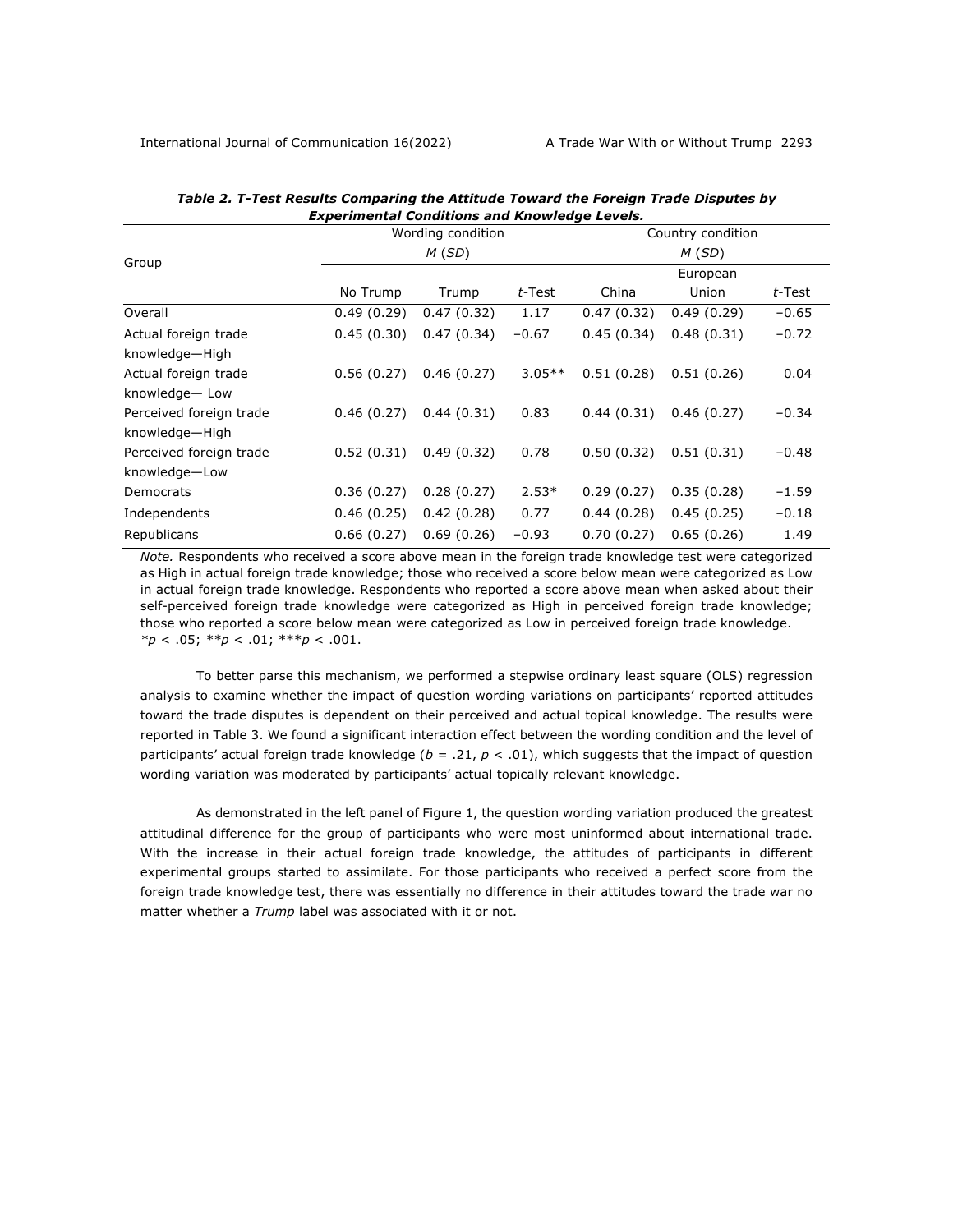|                                                      | Model 1     | Model 2            | Model 3              | Model 4              |
|------------------------------------------------------|-------------|--------------------|----------------------|----------------------|
| Age                                                  | .00(.00)    | .00(0.00)          | .00(.00)             | .00(.00)             |
| Sex (female = $0$ ; male = 1)                        | .08(0.03)   | .05(.02)           | .05(.02)             | .04(.02)             |
|                                                      | $***$       | $\ast$             | $\ast$               | $\ast$               |
| Education                                            | $-.02(.06)$ | $-.05(.05)$        | $-.05(.05)$          | $-.04(.05)$          |
| Household income                                     | .00(.00)    | .00(.00)           | .00(0.00)            | .00(0.00)            |
| Preexisting belief about foreign trade               | $-.20(.08)$ | $-.17(.07)$        | $-.17(.07)$          | $-.17(.07)$          |
|                                                      | $\ast$      | $\ast$             | $\ast$               | $\ast$               |
| Attitude toward China                                | $-.08(.06)$ | $-.03(.05)$        | $-.03(.05)$          | $-.03(.05)$          |
| Attitude toward the European Union                   | $-.29(.08)$ | $-.17(.07)$        | $-.16(.07)$          | $-.16(.07)$          |
|                                                      | $***$       | $\ast$             | $\ast$               | $\ast$               |
| Partisanship                                         |             | .39 (.03)          | .40 (.03)            | .41(.05)             |
| (Strong Democrat to Strong Republican)               |             | $***$              | $***$                | $***$                |
| Perceived foreign trade knowledge                    |             | $-.14(.03)$<br>*** | $-.14(.03)$<br>$***$ | $-.17(.06)$<br>$***$ |
| Actual foreign trade knowledge                       |             | $-.13(.05)$        | $-.13(.05)$          | $-.20(.07)$          |
|                                                      |             | $***$              | $***$                | $***$                |
| Country condition (China = $0$ ; European Union = 1) |             |                    | .00(.02)             | .07(0.08)            |
| Wording condition (The trade war = $0$ ; Trump's     |             |                    | $-.03(.02)$          | $-.25(.08)$          |
| trade war = $1$ )                                    |             |                    |                      | $***$                |
| Partisanship × Country condition                     |             |                    |                      | $-.09(.06)$          |
| Perceived knowledge x Country condition              |             |                    |                      | .01(0.07)            |
| Actual knowledge x Country condition                 |             |                    |                      | $-.04(.08)$          |
| Partisanship × Wording condition                     |             |                    |                      | .09(0.06)            |
| Perceived knowledge x Wording condition              |             |                    |                      | .05(.07)             |
| Actual knowledge $\times$ Wording condition          |             |                    |                      | .21(.08)             |
|                                                      |             |                    |                      | $***$                |
| $R^2$ Adjusted                                       | .07         | .31                | .31                  | .33                  |
| Change in $R^2$ <sub>Adjusted</sub>                  |             | .24                | .00                  | .02                  |
| F for change in $R^2$ <sub>Adjusted</sub>            |             | 68.14 ***          | 0.77                 | $2.31*$              |

| Table 3. OLS Regression Models on the Attitude Toward the Foreign Trade Disputes. |
|-----------------------------------------------------------------------------------|
|-----------------------------------------------------------------------------------|

*Note.* Unstandardized betas are reported; numbers in parentheses are standard errors. *\*p* < .05; *\*\*p* < .01; *\*\*\*p* < .001.

At the same time, perceived knowledge did not produce a similar moderating effect on the association between wording variations and participants' reported attitudes. As shown in the right panel of Figure 1, the attitudinal difference between conditions did not differ across different levels of perceived foreign trade knowledge, which further supported our speculation that it was actual knowledge, rather than perceived knowledge that helped individuals recognize the identicalness of different labels attached with the same issue and therefore offer more similar responses.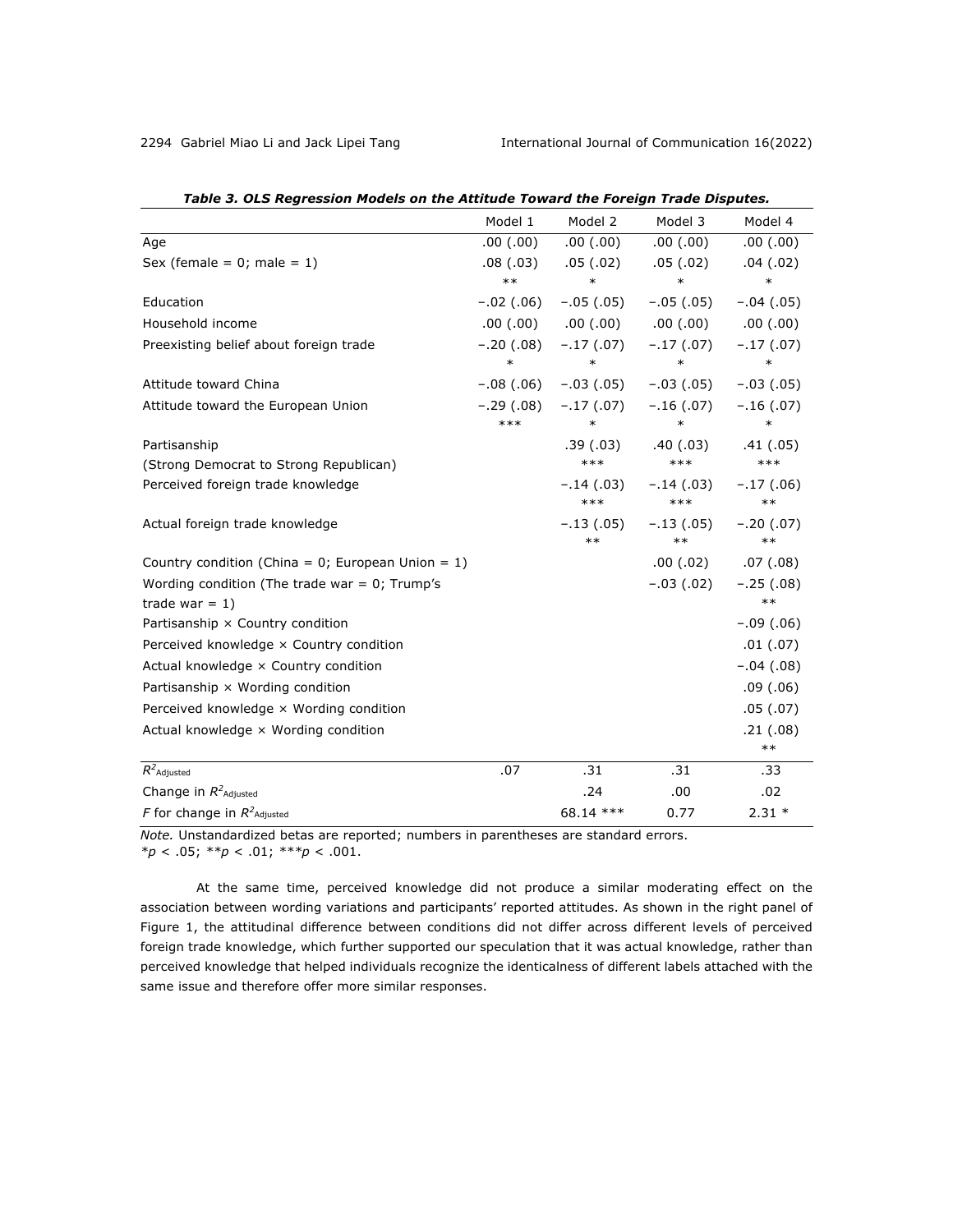

*Figure 1. Predicting the attitude toward the trade war with foreign trade knowledge × question wording variation (Wording condition: The trade war vs. Trump's trade war).*

To answer RQ3, we looked into the interaction effect between partisanship and experimental manipulations. We did not find significant interaction effects between participants' partisanship and either of the experimental conditions. As shown in Figure 2, regardless of whether the trade disputes were depicted as against China or the European Union, or attached with a *Trump* label or not, the impact of question wording changes did not seem to vary across participants with different partisan identities.



*Figure 2. Predicting the attitude toward the foreign trade disputes with partisanship × question wording variations.*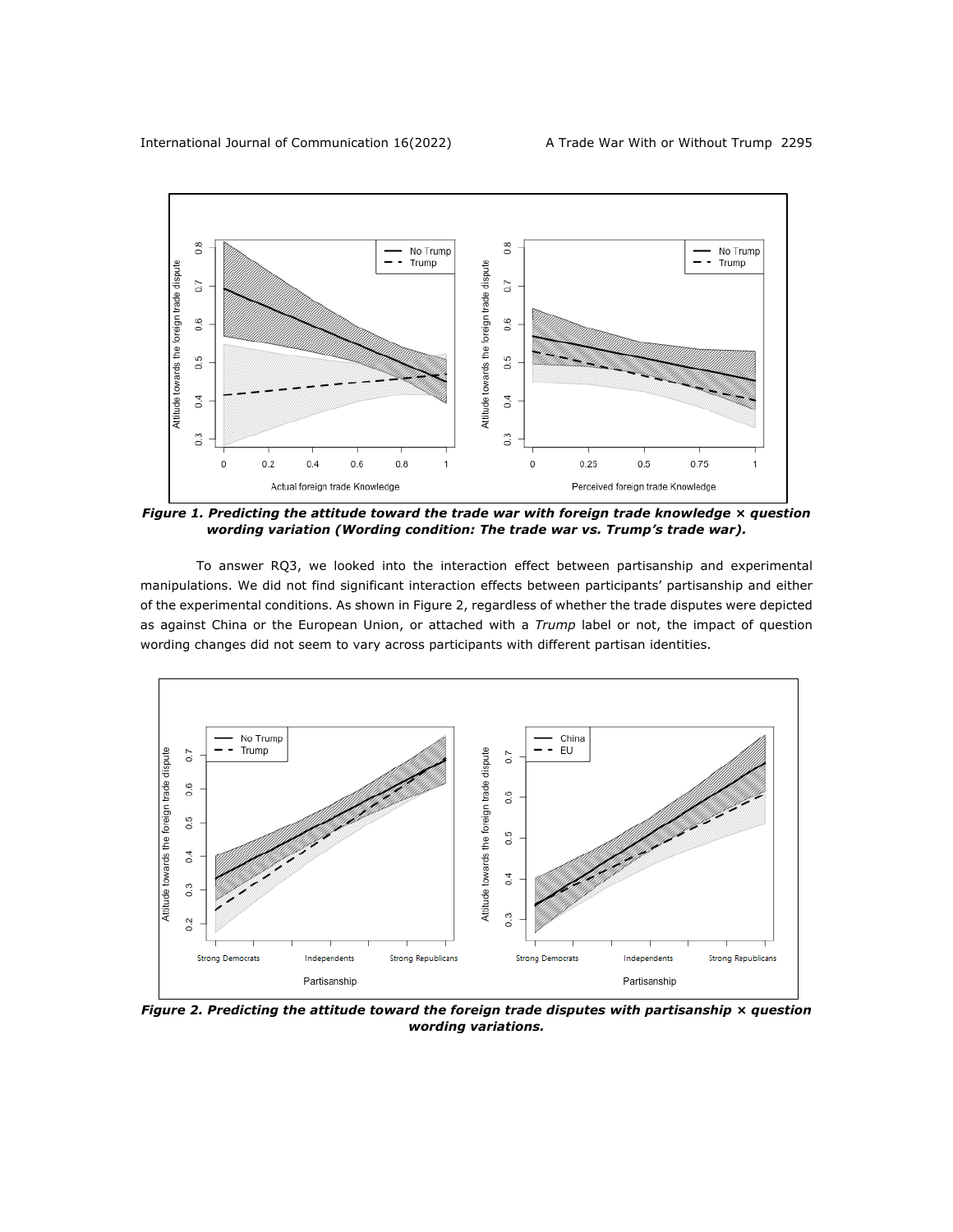### **Discussion**

Using a two-way factorial experimental design, the current study examined the effect of question wording variations on survey responses in the context of the foreign trade disputes of the United States. We found that "Trump's trade war" was significantly less favorable than "the trade war," but only among participants who were relatively ignorant of tariffs and foreign trade issues. The gap between the *Trump* and *No Trump* conditions in terms of participants' reported attitudes toward the trade war was the largest among those who were most uninformed about international trade. However, the increase in actual topical knowledge closed the attitudinal gap. For participants who received a perfect score in the foreign trade knowledge test, the presence or absence of the *Trump* cue did not make a difference. Meanwhile, perceived topical knowledge did not have a similar moderating effect. Moreover, the attitudinal gap between supports for "the trade war" and "Trump's trade war" did not significantly differ across participants of different partisan groups.

Understanding the effect of survey question wording and its mechanism is essential for social science researchers to solicit more accurate and genuine responses. Previous studies have found the survey question wording effect in a wide range of contexts including marriage equality (Husser & Fernandez, 2016), climate change (Schuldt et al., 2011, 2017), and healthcare reform (Newport, 2013). The current study adds another line of evidence to this body of literature by showing the effect of question wording variation on public support for foreign trade policy.

Considering the enormous number of controversies and negativities surrounding President Trump and his constant lower approval ratings compared to past presidents (Bycoffe, Mehta, & Silver, 2021), one might suspect that a simple *Trump* cue could trigger a more negative evaluation on the foreign trade policy because participants found the policy associated with him less favorable, as past issue framing studies suggested (Stalans, 2012). The effect that we found, however, was not universal but conditional. Participants with high foreign trade knowledge were essentially immune to the influence of wording variations, presumably because they knew the substance of the policy regardless of whether a *Trump* cue was associated with it or not. The attitudes of those unknowledgeable participants, in contrast, were easily swayed by the question wording changes. This effect is robust regardless of the foreign political entity-China or the European Union—against which the trade war was directed.

Interestingly, we did not see any significant interaction effect between question wording variation and partisanship as some prior studies identified (e.g., Husser & Fernandez, 2016; Villar & Krosnick, 2011). One plausible explanation might be that, whereas presumably the *Trump* cue should reduce Democrats' support while increasing Republicans' support for the trade war, Republicans might have already developed a very high level of support for the trade war that is more consistent with their ideology. The *Trump* cue was therefore not able to further drive up their preference on trade protectionism because of the ceiling effect.

More importantly, our findings call attention to the significant and unique role of actual topical knowledge in moderating question wording effect. As prior studies have warned, little efforts were invested in unpacking the role of nonpolitical and specialized knowledge in political communication studies (e.g.,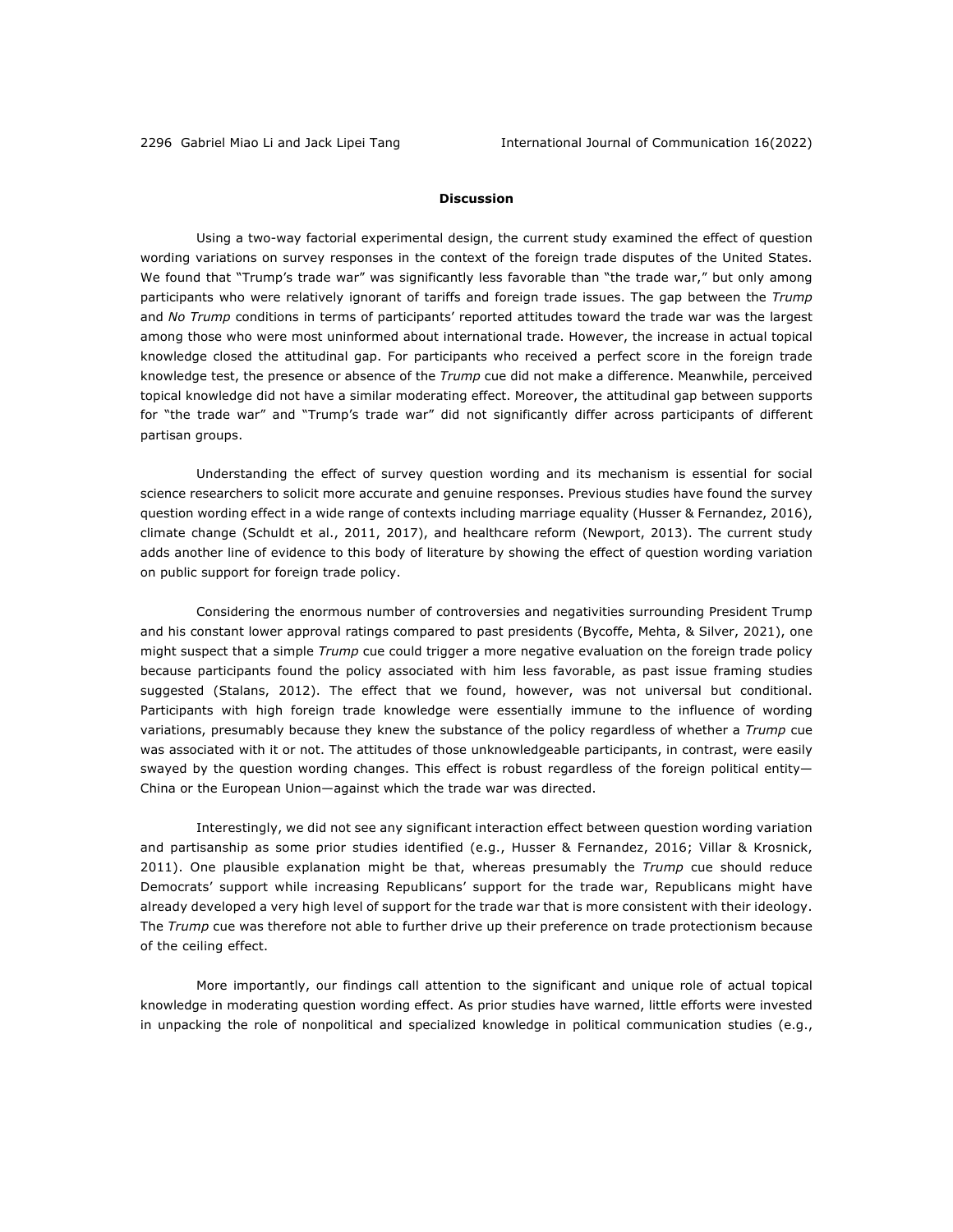Andrews, Clawson, Gramig, & Raymond, 2017; Zaller, 1992). In the current study, we specifically measured participants' knowledge of international trade. As we expected, actual topical knowledge significantly mitigated the differences in survey responses attributed to labelling changes. For the most informed participants in terms of the knowledge on foreign trade, their attitudes toward "Trump's trade war" and "the trade war" were essentially the same.

Our findings contrast with the moderating effect of topical knowledge in Bullock and Vedlitz's (2017) study, where participants reported a high level of perceived knowledge of hydraulic fracturing were found to be more vulnerable to the labelling change. We argue that this difference can be attributed to distinct choices of the measurement of topical knowledge. Although Bullock and Vedlitz (2017) examined *perceived* topical knowledge, we included both *perceived* and *actual* topical knowledge in our analysis and found that it was the *actual* topical knowledge that mitigated the question wording effect. The actual knowledge that individuals have about a certain topic help them recognize the identicalness of different descriptions referring to the same issue, and subsequently facilitated them to offer more similar responses, which is not a role that can be conceptually or practically substituted by either general education attainment or perceived topical knowledge.

Our findings about the role of actual topical knowledge have major theoretical and methodological implications. The seemingly large gap between the levels of support for the trade war became negligible among participants who were best informed about the issue. We argue that for specialized issues such as foreign trade policy, what matters is the actual topical knowledge that is pertinent to the object of opinion rather than a proxy for knowledge, such as education or knowledge measured in a more generic way, such as political knowledge. As one possesses more knowledge of a specific topic, they are more likely to know that using different labels to describe the same issue, such as substituting "Obamacare" for "Affordable Care Act," is no more than wordplay. Therefore, even if different wordings/descriptions were applied in different opinion polls and surveys researching public opinion on a given issue, the attitude of a well-informed public should be less likely affected. Whereas a fully informed public is probably nothing more than a fantasy, future research should apply techniques such as statistical simulation or experimental intervention to estimate the susceptibility of individuals with different levels of actual topical knowledge to further validate the mechanism that the current study identified and to gauge what a better-informed public opinion would be like.

In addition, we argue that the adoption of perceived knowledge in this context might not be appropriate as it might function in the exact opposite direction. Scholars have long identified a discrepancy between perceived knowledge and actual knowledge, which was coined as the "illusion of knowing," where people often overestimated what they knew (Glenberg, Wilkinson, & Epstein, 1982; Park, Gardner, & Thukral, 1988). The Dunning-Kruger effect suggested that those who reported a high level of perceived knowledge might actually be less knowledgeable as their lack of knowledge prevented themselves from recognizing their own ignorance (Dunning, 2011; Kruger & Dunning, 1999). In fact, our data did find a significantly negative correlation between participants' actual foreign trade knowledge and the knowledge that they perceived themselves to have (*r* = –.10, *p* < .001). This failure in the self-assessment of knowledge has been found to impede problem solving (Metcalfe, 1986), hinder information processing (Radecki & Jaccard, 1995), perpetuate existing attitudes (Schäfer, 2020), and lead to inertness and assertiveness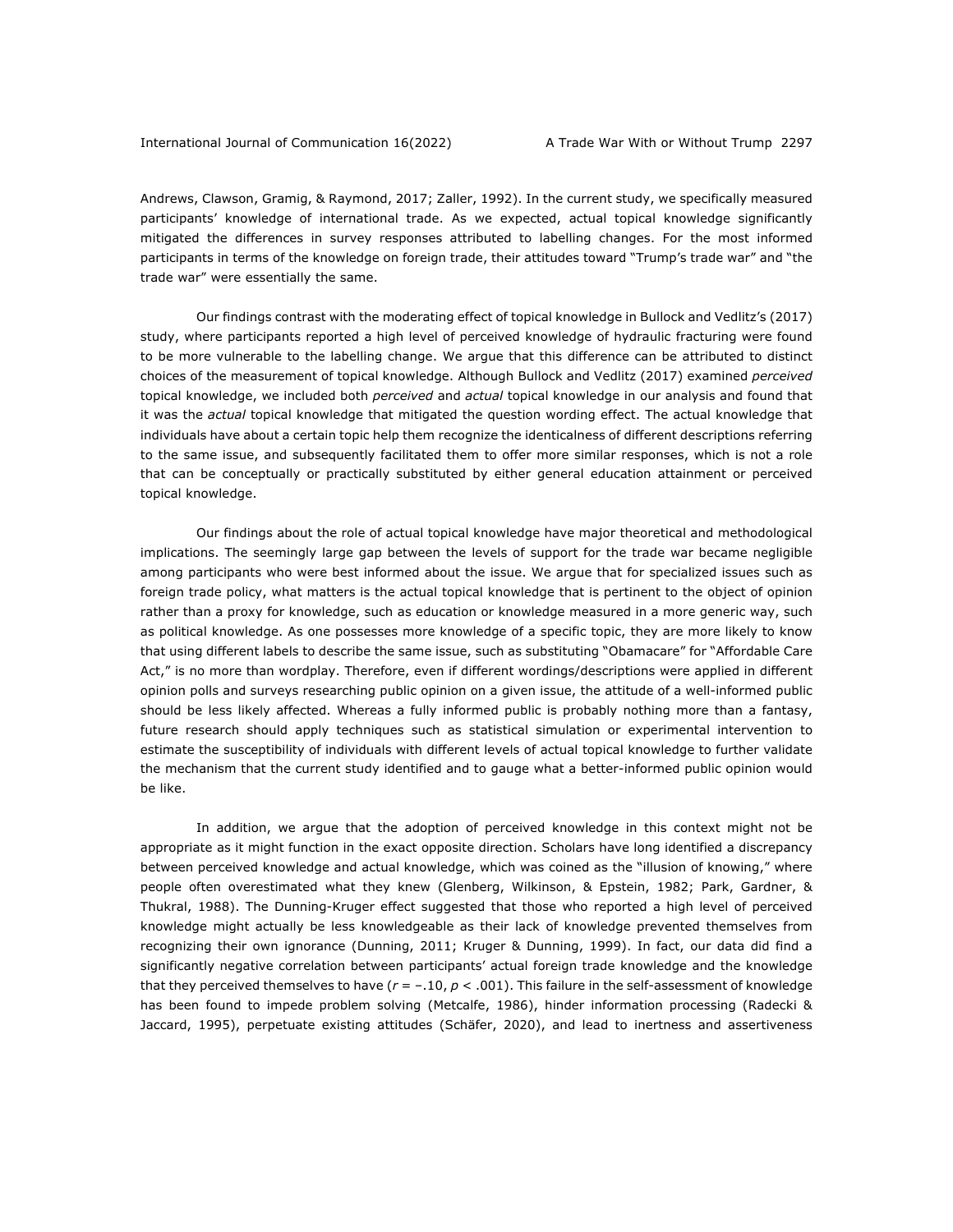without a rational basis (Park, 2001). Whereas it is certainly beyond the scope of this study to investigate the underlying mechanisms of how these two types of knowledge conditioned the association between question wording variations and reported attitudinal differences, we call on future researchers to systematically examine and parse out differing impacts of actual knowledge and perceived knowledge and to cautiously determine whether perceived knowledge is the appropriate measure to be applied.

Finally, for survey methodologists, when assessing the public opinion of policy issues that are beyond the everyday experience of an average citizen, providing some contextual information might help solicit a more accurate response. Based on our findings, survey question wording effect can be mitigated by actual topical knowledge. Although researchers cannot assume that the general public possesses sufficiently nuanced understanding of the issues under investigation, providing some background information can potentially inform those who are less knowledgeable. Meanwhile, when the situation allows, researchers should consider informing the participants about some of the alternative terms referring to the same issue or policy to more accurately gauge the climate of public opinion.

Every research has its limitations, and our study is no exception. First, we investigated only one issue in the survey experiment. To reveal more nuances of the role of actual topical knowledge and partisanship on the question wording effect, we suggest that future researchers should study a multitude of issues with different levels of visibility and divisiveness to provide more empirical evidence and insights. Second, our measurement for the actual knowledge on foreign trade was by no means comprehensive. With a limited number of questions, the measurement could capture only some aspects of foreign trade knowledge, and some participants' actual understanding of the issue might not be well reflected. Future research should build more comprehensive tests to measure individuals' actual topical knowledge to better ascertain the role of it. Third, to be comparable to Bullock and Vedlitz's (2017) analysis, the current study used one single question to measure self-perceived knowledge, which might not be the most ideal way to capture this concept. Future research should consider using different and/or multiple questions to increase validity and reliability of the measurement. Fourth, with a nonprobability sample, the result was not intended to be, nor should it be interpreted as, generalizable to a larger population.

To sum up, we provided empirical evidence of survey question wording effect in the context of foreign trade policy, in particular the moderating effect of actual topical knowledge in the relationship between question wording and survey responses. Researchers should be cautious when assessing public opinion when the issue of interest could be referred to in multiple ways and better provide respondents with some topical information to solicit a more genuine response.

#### **References**

Abadi, M. (2017, October 19). Republicans say "death tax" while Democrats say "estate tax"—and there's a fascinating reason why. *Business Insider*. Retrieved from https://www.businessinsider.com/death-tax-or-estate-tax-2017-10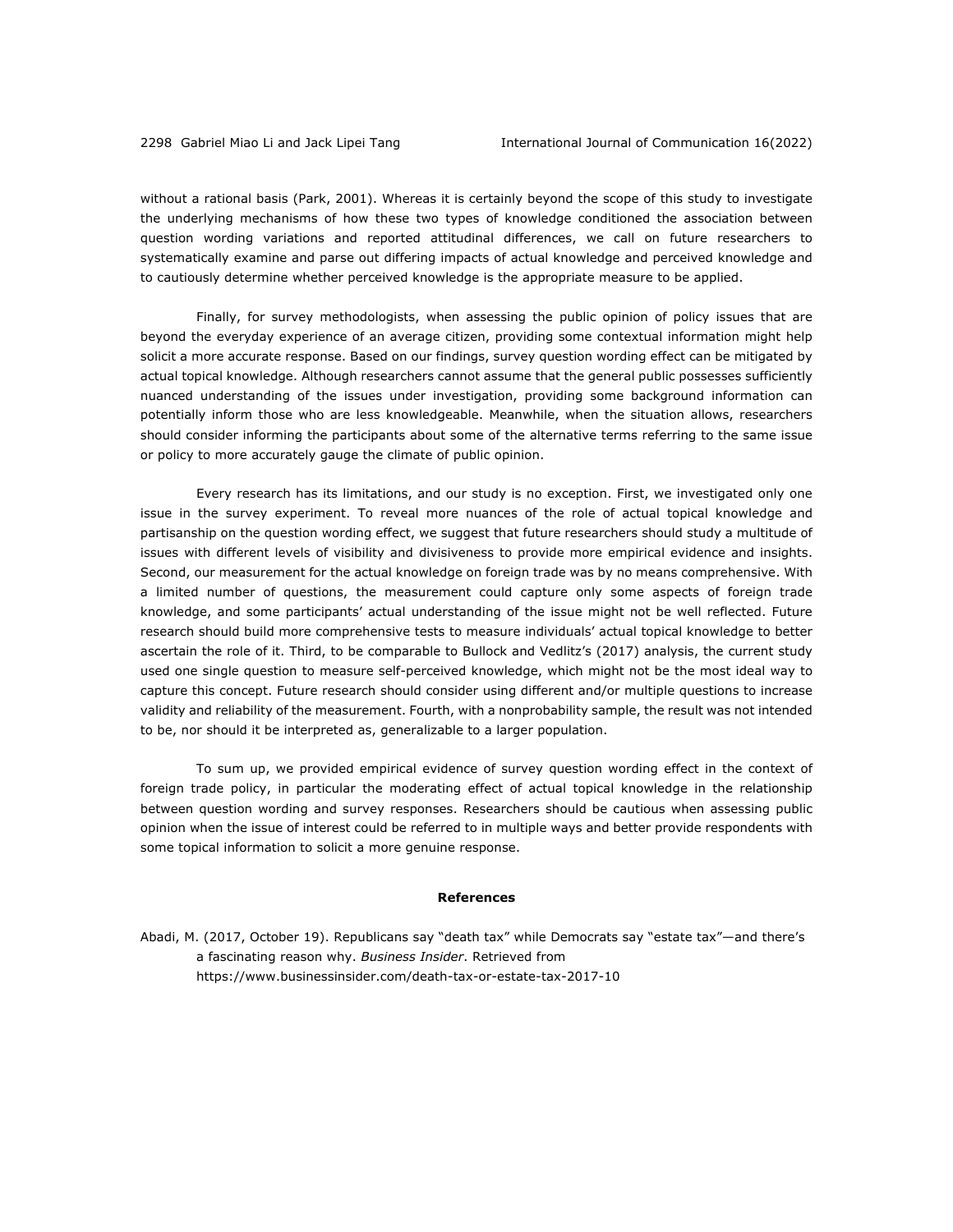- Andrews, A. C., Clawson, R. A., Gramig, B. M., & Raymond, L. (2017). Finding the right value: Framing effects on domain experts. *Political Psychology*, *38*(2), 261–278. doi:10.1111/pops.12339
- Arceneaux, K. (2008). Can partisan cues diminish democratic accountability? *Political Behavior, 30*(2), 139–160. doi:10.1007/s11109-007-9044-7
- Bartels, L. M. (1996). Uninformed votes: Information effects in presidential elections. *American Journal of Political Science, 40*(1), 194–230. doi:10.2307/2111700
- Bullock, J. B., & Vedlitz, A. (2017). Emphasis framing and the role of perceived knowledge: A survey experiment. *Review of Policy Research, 34*(4), 485–503. doi:10.1111/ropr.12231
- Bycoffe, A., Mehta, D., & Silver, N. (2021, January 20). How (un)popular is Donald Trump? *FiveThirtyEight*. Retrieved from https://projects.fivethirtyeight.com/trump-approval-ratings/
- Chaiken, S. (1980). Heuristic versus systematic information processing and the use of source versus message cues in persuasion. *Journal of Personality and Social Psychology*, *39*(5), 752–766. doi:10.1037/0022-3514.39.5.752
- Chong, D., & Druckman, J. N. (2007). Framing theory. *Annual Review of Political Science*, *10*(1), 103– 126. doi:10.1146/annurev.polisci.10.072805.103054
- Converse, P. E. (1964). The nature of belief systems in mass publics. In D. E. Apter (Ed.), *Ideology and discontent* (pp. 206–261). New York, NY: Free Press of Glencoe.
- Delli Carpini, M. X., & Keeter, S. (1996). *What Americans know about politics and why it matters*. New Haven, CT: Yale University Press.
- Dunning, D. (2011). The Dunning-Kruger effect: On being ignorant of one's own ignorance. In J. M. Olson & M. P. Zanna (Eds.), *Advances in experimental social psychology* (Vol. 44, pp. 247–296). Cambridge, MA: Academic Press.
- Flores, A. R. (2015). Examining variation in surveying attitudes on same-sex marriage: A meta-analysis. *Public Opinion Quarterly, 79*(2), 580–593. doi:10.1093/poq/nfv017
- Galston, W. A. (2001). Political knowledge, political engagement, and civic education. *Annual Review of Political Science, 4*, 217–234. doi:10.1146/annurev.polisci.4.1.217
- Gilens, M. (2001). Political ignorance and collective policy preferences. *American Political Science Review, 95*(2), 379–396. doi:10.1017/S0003055401002222
- Glenberg, A. M., Wilkinson, A. C., & Epstein, W. (1982). The illusion of knowing: Failure in the selfassessment of comprehension. *Memory & Cognition, 10*(6), 597–602. doi:10.3758/BF03202442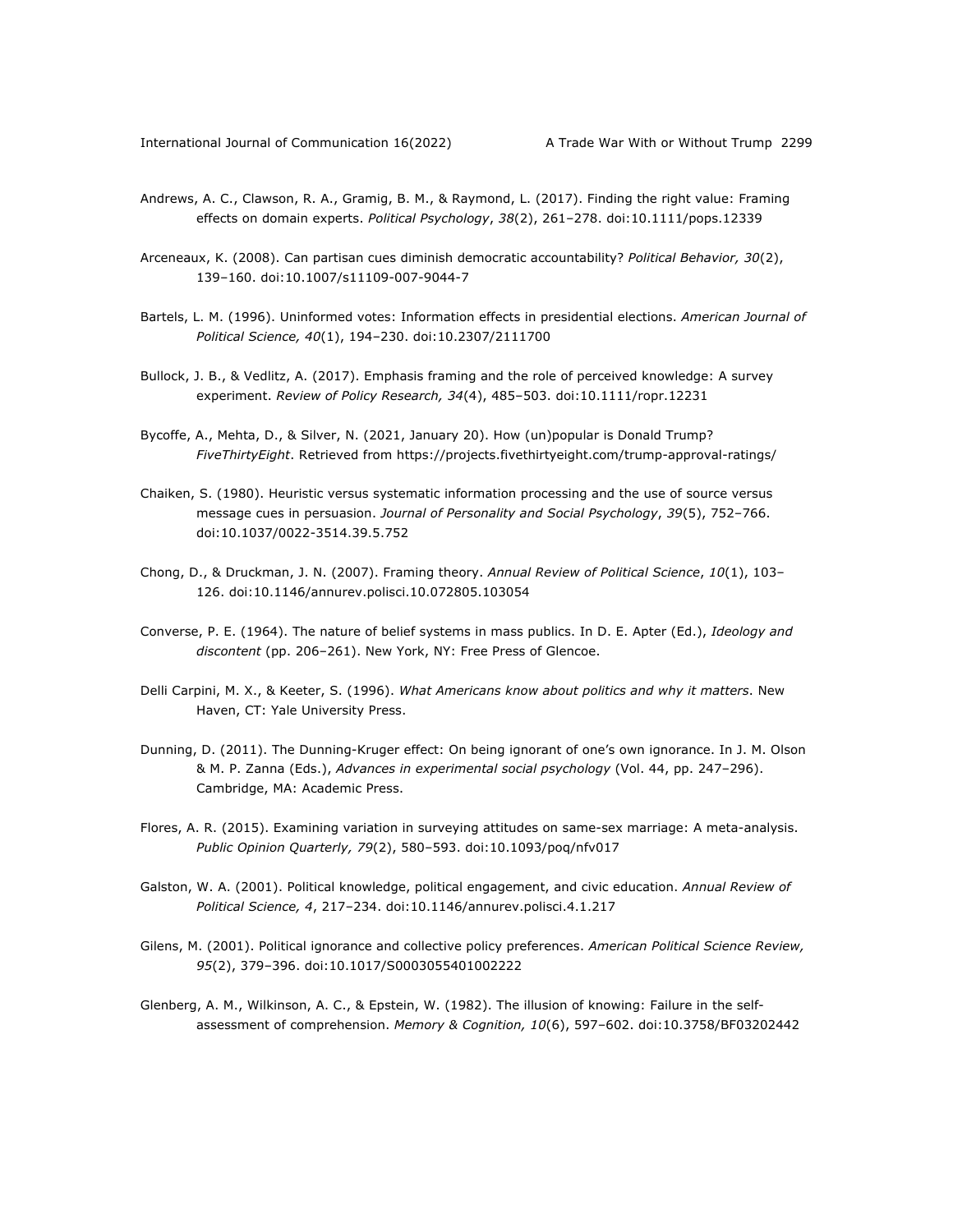- Goren, P., Federico, C. M., & Kittilson, M. C. (2009). Source cues, partisan identities, and political value expression. *American Journal of Political Science, 53*(4), 805–820. doi:10.1111/j.1540- 5907.2009.00402.x
- Hippler, H.-J., & Schwarz, N. (1986). Not forbidding isn't allowing: The cognitive basis of the forbid–allow asymmetry. *Public Opinion Quarterly, 50*(1), 87–96. doi:10.1086/268961
- Holl, K., Niederdeppe, J., & Schuldt, J. P. (2018). Does question wording predict support for the Affordable Care Act? An analysis of polling during the implementation period, 2010–2016. *Health Communication, 33*(7), 816–823. doi:10.1080/10410236.2017.1315676
- Holler, M., Hoelzl, E., Kirchler, E., Leder, S., & Mannetti, L. (2008). Framing of information on the use of public finances, regulatory fit of recipients and tax compliance. *Journal of Economic Psychology*, *29*(4), 597–611. doi:10.1016/j.joep.2008.01.001
- Husser, J. A., & Fernandez, K. E. (2016). Gay marriage tends to be more popular than same-sex marriage. *Survey Practice*, *9*(4), 1–8. doi:10.29115/SP-2016-0024
- Iyengar, S. (1990). Framing responsibility for political issues: The case of poverty. *Political Behavior*, *12*(1), 19–40. doi:10.1007/BF00992330
- Kirchler, E. (1998). Differential representations of taxes: Analysis of free associations and judgments of five employment groups. *The Journal of Socio-Economics*, *27*(1), 117–131. doi:10.1016/S1053- 5357(99)80080-8
- Kruger, J., & Dunning, D. (1999). Unskilled and unaware of it: How difficulties in recognizing one's own incompetence lead to inflated self-assessments. *Journal of Personality and Social Psychology*, *77*(6), 1121–1134. doi:10.1037/0022-3514.77.6.1121
- Lauter, D., & Kaiman, J. (2018, March 22). Trump's China tariffs get bipartisan support, reflecting widespread U.S. disillusionment with Beijing. *Los Angeles Times*. Retrieved from https://www.latimes.com/politics/la-na-pol-trump-china-tariffs-20180322-story.html
- Manchester, J. (2018, October 3). Analyst says US is most divided since Civil War. *The Hill*. Retrieved from https://thehill.com/hilltv/what-americas-thinking/409718-analyst-says-the-us-is-the-mostdivided-since-the-civl-war
- Merolla, J. L., Stephenson, L. B., & Zechmeister, E. J. (2016). Deciding correctly: Variance in the effective use of party cues. In A. Blais, J. F. Laslier, & K. Van der Straeten (Eds.), *Voting experiments* (pp. 19–42). New York, NY: Springer.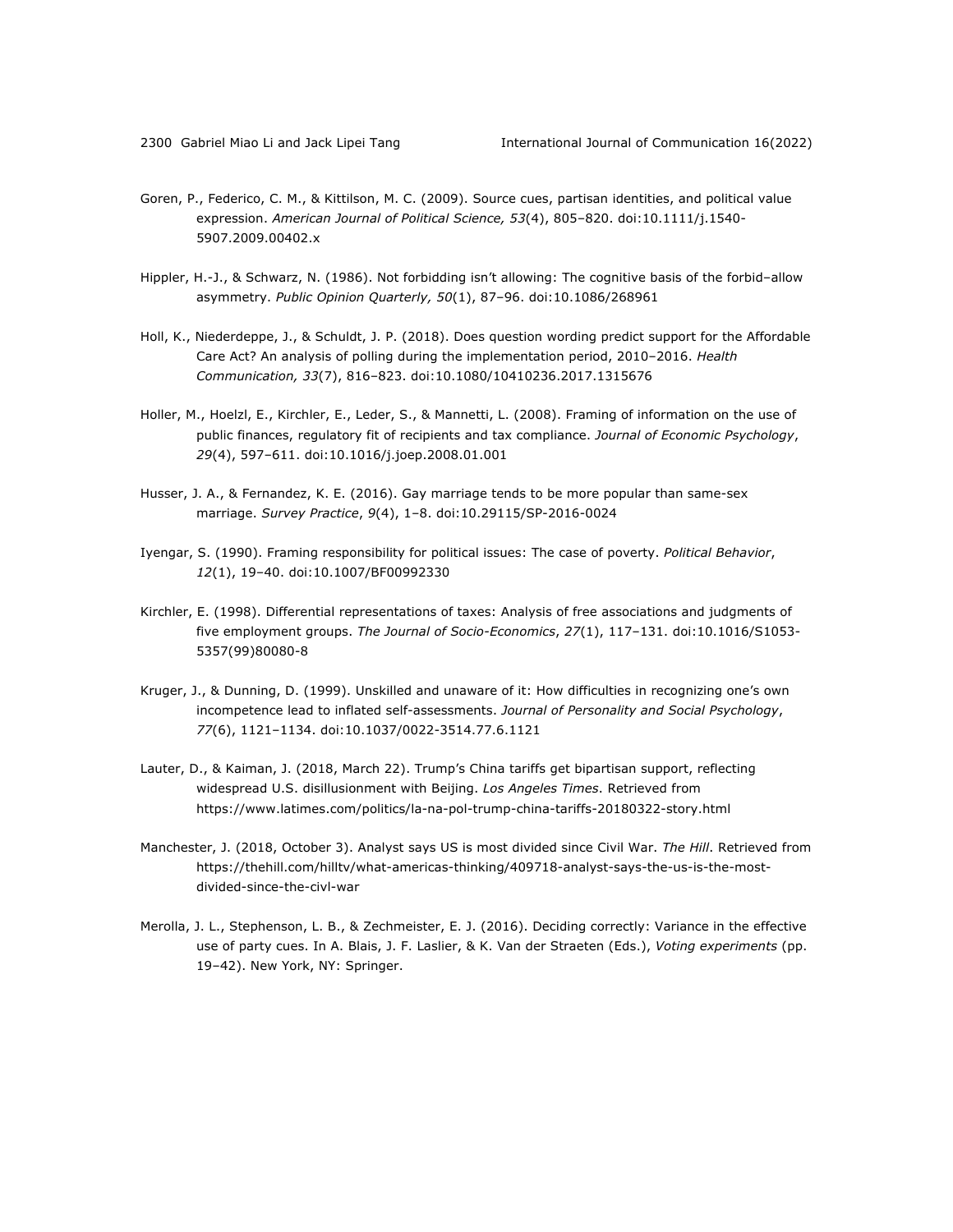- Metcalfe, J. (1986). Feeling of knowing in memory and problem solving. *Journal of Experimental Psychology: Learning, Memory, and Cognition, 12*(2), 288–294. doi:10.1037/0278- 7393.12.2.288
- Mondak, J. J. (1993). Source cues and policy approval: The cognitive dynamics of public support for the Reagan agenda. *American Journal of Political Science, 37*(1), 186–212. doi:10.2307/2111529
- Nelson, T. E., Oxley, Z. M., & Clawson, R. A. (1997). Toward a psychology of framing effects. *Political Behavior, 19*(3), 221–246. doi:10.1023/A:1024834831093
- Neuman, S., & Romo, V. (2020, January 16). Senate OKs North American Trade Deal to replace NAFTA, giving Trump a much-needed win. *NPR*. Retrieved from https://www.npr.org/2020/01/16/796901909/senate-oks-north-american-trade-deal-to-replacenafta-giving-trump-a-much-needed
- Newport, F. (2013, November 20). What's in a name? Affordable Care Act vs. Obamacare. *Gallup*. Retrieved from https://news.gallup.com/opinion/polling-matters/169541/name-affordable-careact-obamacare.aspx
- Nicholson, S. P. (2012). Polarizing cues. *American Journal of Political Science, 56*(1), 52–66. doi:10.1111/j.1540-5907.2011.00541.x
- Page, B. I., & Shapiro, R. Y. (1992). *The rational public: Fifty years of trends in Americans' policy preferences*. Chicago, IL: The University of Chicago Press.
- Park, C. W., Gardner, M. P., & Thukral, V. K. (1988). Self-perceived knowledge: Some effects on information processing for a choice task. *American Journal of Psychology, 101*(3), 401–424. doi:10.2307/1423087
- Park, C.-Y. (2001). News media exposure and self-perceived knowledge: The illusion of knowing. *International Journal of Public Opinion Research, 13*(4), 419–425. doi:10.1093/ijpor/13.4.419
- Popkin, S. L., & Dimock, M. A. (1999). Political knowledge and citizen competence. In S. L. Elkin & K. E. Soltan (Eds.), *Citizen competence and democratic institutions* (pp. 117–146). University Park: Pennsylvania State University Press.
- Pramuk, J. (2019, April 9). Bernie Sanders unveils trade platform challenging Trump's China policy. *CNBC*. Retrieved from https://www.cnbc.com/2019/04/29/bernie-sanders-challenges-donald-trumpschina-trade-policy.html
- Radecki, C. M., & Jaccard, J. (1995). Perceptions of knowledge, actual knowledge, and information search behavior. *Journal of Experimental Social Psychology, 31*(2), 107–138. doi:10.1006/jesp.1995.1006